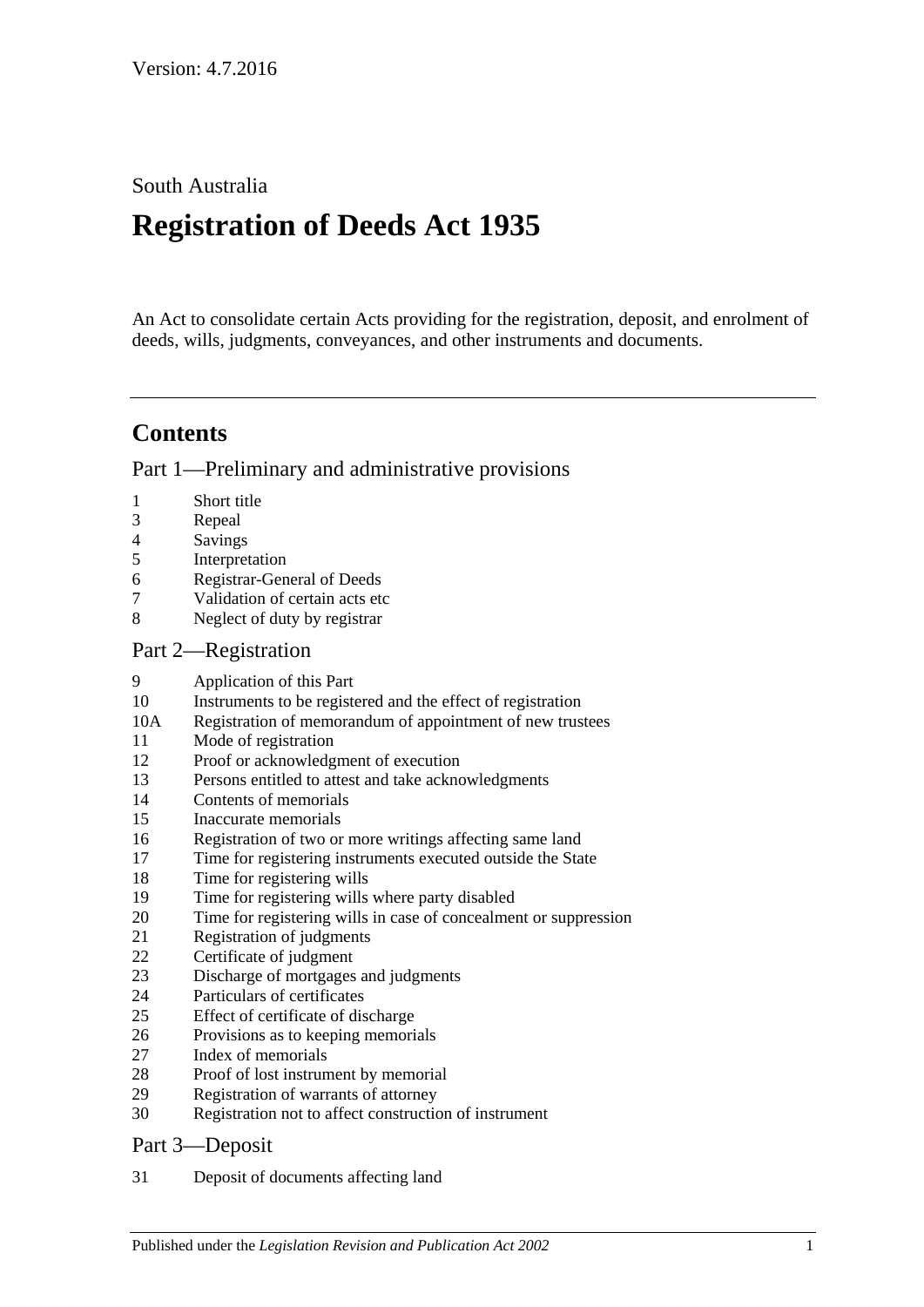- 32 [Production of deposited documents](#page-9-4)
- 33 [Inspection of deposited documents](#page-10-0)
- 34 [Certified copies and duplicates of deposited deeds](#page-10-1)
- 35 [Protection to persons acting under registered and deposited power of attorney](#page-10-2)

#### [Part 4—Enrolment](#page-10-3)

- 36 [Enrolment of instruments for proof](#page-10-4)
- 37 [Production of enrolled instruments](#page-11-0)
- 38 [Enrolment of wills](#page-11-1)

#### [Part 5—General provisions](#page-11-2)

- 39 [Effect of enrolment and deposit](#page-11-3)
- 40 [Amendment](#page-11-4) of errors
- 41 [Searches](#page-12-0)
- 43 [Forgery etc](#page-12-1)
- 44 [Evidentiary effect of registrar's certificate](#page-12-2)
- 45 [Regulations](#page-12-3)

[Schedule 1—Acts repealed](#page-13-0)

[Schedule 2—Form of certificate to be endorsed on the instrument registered](#page-13-1)

[Schedule 3](#page-13-2)

[Schedule 4—Certificate of acknowledgment by conveying parties](#page-14-0)

[Schedule 5—Memorial of instrument not being judgment](#page-14-1)

[Schedule 6—Memorial of warrant of attorney,](#page-16-0) *cognovit actionem* or judgment

[Schedule 7—Memorandum of deposit](#page-16-1)

[Legislative history](#page-17-0)

<span id="page-1-0"></span>**The Parliament of South Australia enacts as follows:**

# **Part 1—Preliminary and administrative provisions**

#### <span id="page-1-1"></span>**1—Short title**

This Act may be cited as the *Registration of Deeds Act 1935*.

#### <span id="page-1-2"></span>**3—Repeal**

This Act is a consolidation of the Acts mentioned in [Schedule 1](#page-13-0) to this Act and the said Acts are hereby repealed.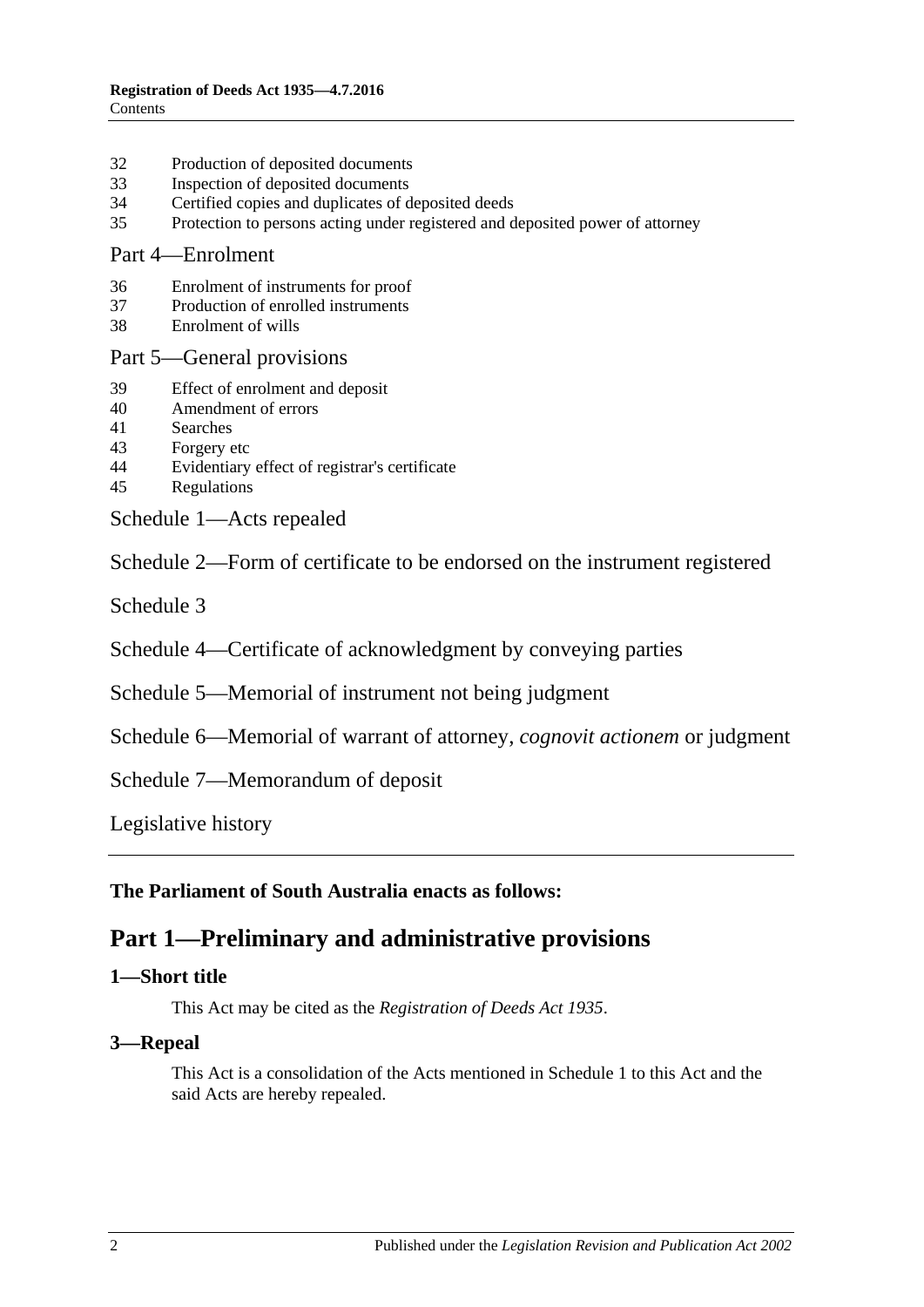### <span id="page-2-0"></span>**4—Savings**

Notwithstanding such repeal the following provisions shall have effect:

- (a) Every instrument of any kind registered, deposited, or enrolled under any of the repealed Acts shall be deemed to have been registered, deposited, or enrolled under this Act, and this Act shall be deemed to have been in force when it was so registered, deposited, or enrolled:
- (b) Every person holding office as Registrar-General or a Deputy Registrar under the repealed Acts shall continue in office as such under this Act under the title of Registrar-General of Deeds or Deputy Registrar-General of Deeds respectively. Every reference in any Act to the Registrar-General or a Deputy Registrar holding office under any of the repealed Acts shall be deemed to be a reference to the Registrar-General of Deeds or a Deputy Registrar-General of Deeds, as the case may be:
- (c) All rules and regulations made under the repealed Acts and in force at the commencement of this Act shall remain in force as if they were regulations made under this Act, and as if this Act had been in force when they were made:
- (d) The public office at Adelaide established under the Acts repealed by this Act for the purpose of the registration, deposit, and enrolment of instruments shall continue to exist under the name of the General Registry Office:
- (e) All other acts, matters, and things commenced, done, made, or executed under the repealed Acts and pending or in force at the commencement of this Act shall continue and be completed or remain in force under this Act as if they had been commenced, done, made, or executed under this Act and this Act had been in force when they were so commenced, done, made, or executed.

# <span id="page-2-1"></span>**5—Interpretation**

(1) In this Act, unless the context otherwise requires—

*duplicate original*, in relation to an instrument, means a copy of the instrument signed by the parties to the instrument;

*instrument* includes any deed, conveyance, contract in writing, will, probate, letters of administration with the will annexed, judgment, map, plan, or other document affecting, or which may affect, land in the State;

*registrar* means the Registrar-General of Deeds holding office under this Act and any Deputy Registrar-General of Deeds;

*registry office* means the public office for the registration of instruments, continued in existence by this Act under the name of the *General Registry Office*.

(2) This Act shall be construed subject to the provisions of the *[Real Property Act](http://www.legislation.sa.gov.au/index.aspx?action=legref&type=act&legtitle=Real%20Property%20Act%201886) 1886*.

# <span id="page-2-2"></span>**6—Registrar-General of Deeds**

(1) The Registrar-General under the *[Real Property Act](http://www.legislation.sa.gov.au/index.aspx?action=legref&type=act&legtitle=Real%20Property%20Act%201886) 1886* is the Registrar-General of Deeds.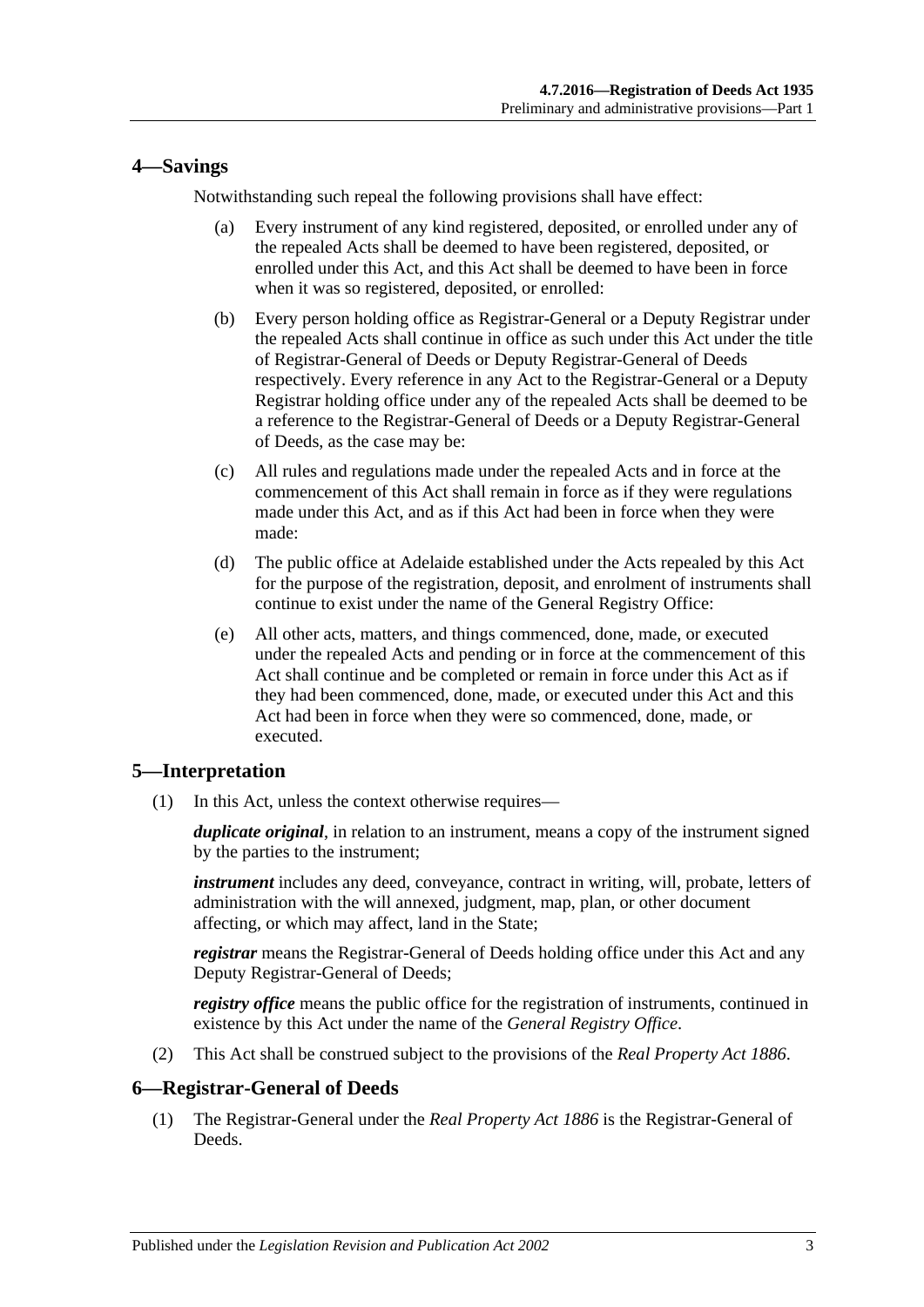- (1a) A deputy of the Registrar-General under the *[Real Property Act](http://www.legislation.sa.gov.au/index.aspx?action=legref&type=act&legtitle=Real%20Property%20Act%201886) 1886* is a Deputy Registrar-General of Deeds (a *deputy registrar*).
- (2) The registrar shall have power to administer oaths and all other powers specified in this Act.
- (3) A deputy registrar may exercise any power conferred by this Act on the registrar.
- (4) Every reference in the other sections to this Act to the registrar shall be deemed to include a reference to every deputy registrar.

#### <span id="page-3-0"></span>**7—Validation of certain acts etc**

Any act, matter or thing, commenced, done, made or executed by any registrar or deputy registrar in the execution or purported execution of his powers or functions under this Act, shall for all purposes be deemed to be and always to have been as validly, effectually and lawfully commenced, done, made or executed as it would have been had that registrar or deputy registrar, before he entered upon the execution of his office, been sworn before a Judge of the Supreme Court under and in accordance with [section](#page-3-0) 7 of this Act as in force before the commencement of the *[Registration of](http://www.legislation.sa.gov.au/index.aspx?action=legref&type=act&legtitle=Registration%20of%20Deeds%20Act%20Amendment%20Act%201973)  [Deeds Act Amendment Act](http://www.legislation.sa.gov.au/index.aspx?action=legref&type=act&legtitle=Registration%20of%20Deeds%20Act%20Amendment%20Act%201973) 1973*.

#### <span id="page-3-1"></span>**8—Neglect of duty by registrar**

If the registrar wilfully neglects his duty in the execution of his office according to the provisions of this Act or wilfully commits or suffers to be committed any undue or fraudulent practice in the execution of his office, he shall pay treble damages with full costs of suit to every person injured thereby, to be recovered by action of debt in the Supreme Court.

# <span id="page-3-2"></span>**Part 2—Registration**

#### <span id="page-3-3"></span>**9—Application of this Part**

This Part does not apply to any instrument so far as that instrument relates to land which is subject to the *[Real Property Act](http://www.legislation.sa.gov.au/index.aspx?action=legref&type=act&legtitle=Real%20Property%20Act%201886) 1886*.

#### <span id="page-3-4"></span>**10—Instruments to be registered and the effect of registration**

- (1) Every deed, conveyance, or contract in writing, other than a lease for a term not exceeding three years, and every will and every judgment (other than a judgment or recognizance entered into in the name and on account of His Majesty) whereby land may be in any way affected in law or equity may be registered under this Act.
- (2) Every such deed, conveyance, contract, or judgment shall, if executed, made, or obtained after the first of March, 1842, be fraudulent and void at law and in equity against any subsequent registered purchaser, mortgagee, or party for or upon valuable consideration unless a memorial thereof is registered under this Act before the registration of the memorial of the deed or conveyance, contract, or judgment under which the subsequent purchaser, mortgagee, or party claims.
- (3) Every devise by will shall, if the testator died or dies after the first of March, 1842, be fraudulent and void against any subsequent registered purchaser or mortgagee for or upon valuable consideration and against any *bona fide* registered party having subsequent judgment unless a memorial of the will is registered in accordance with this Part.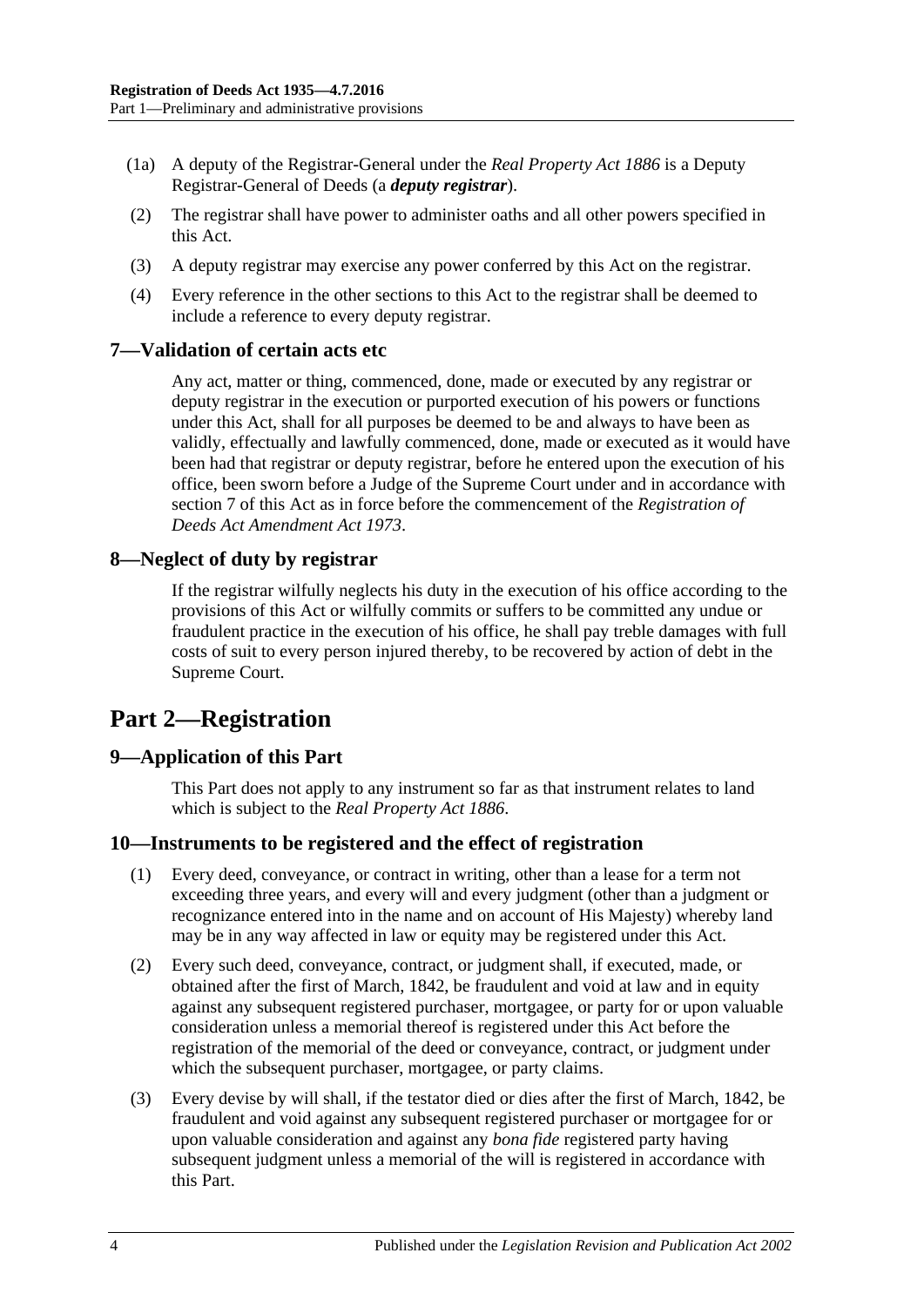(4) This section applies notwithstanding that before or at the time of the making of the subsequent deed, conveyance, or contract or of the entering or acknowledging of the subsequent judgment, the subsequent purchaser or mortgagee had notice of the prior deed, conveyance, contract, judgment. or devise.

#### <span id="page-4-0"></span>**10A—Registration of memorandum of appointment of new trustees**

Any memorandum of appointment of new trustees under Part 5 of the *[Trustee](http://www.legislation.sa.gov.au/index.aspx?action=legref&type=act&legtitle=Trustee%20Act%201936)  Act [1936](http://www.legislation.sa.gov.au/index.aspx?action=legref&type=act&legtitle=Trustee%20Act%201936)* may be registered under this Act notwithstanding that the same relates to or affects only personal property and the provisions of [sections](#page-4-1) 11, [12,](#page-4-2) [13,](#page-4-3) [14,](#page-5-0) [15](#page-5-1) and [28](#page-8-3) of this Act so far as the same are applicable shall apply with respect to any such registration.

#### <span id="page-4-1"></span>**11—Mode of registration**

- (1) Registration of an instrument under this Part shall be effected by a memorial brought to the registry office, together with the instrument.
- (2) The registrar shall examine and compare the memorial with the instrument and if he finds the memorial correct shall endorse a certificate on the instrument that he has examined the memorial thereof and finds it correct.
- (3) The certificate may be in the form or to the effect of [Schedule 2](#page-13-1) to this Act, and shall mention the day and hour when the memorial was received by the registrar which shall be deemed to be the time of registration.
- (4) When registering a will it shall be sufficient to produce in lieu of the will the probate of the will or letters of administration with the will annexed or any exemplification of the probate or letters of administration.
- (5) A land grant shall be deemed to be duly registered under this Part if a duplicate thereof is deposited under [Part 3](#page-9-2) of this Act.

#### <span id="page-4-2"></span>**12—Proof or acknowledgment of execution**

- (1) If an attesting witness to the execution of any instrument permitted or required by this Act to be registered attends before the registrar or any other person authorised under this Act for the purpose, and by his oath or solemn affirmation proves the due execution of the instrument, or if the granting, conveying, or contracting party to any such instrument attends before the registrar or other authorised person and acknowledges his execution thereof, the registrar or the authorised person shall endorse on the instrument a certificate of such proof being given or acknowledgment being made.
- (2) The certificate may be in such of the forms in [Schedules 3](#page-13-2) and [4](#page-14-0) as is applicable.

#### <span id="page-4-3"></span>**13—Persons entitled to attest and take acknowledgments**

- (1) The execution of any instrument executed within the United Kingdom may be proved or acknowledged before the mayor or chief officer of any corporate town or before a judge of any of the superior courts of record thereof.
- (2) The execution of any instrument executed in any other part of the British Empire out of the State may be proved or acknowledged before a judge of any superior court of record within that part.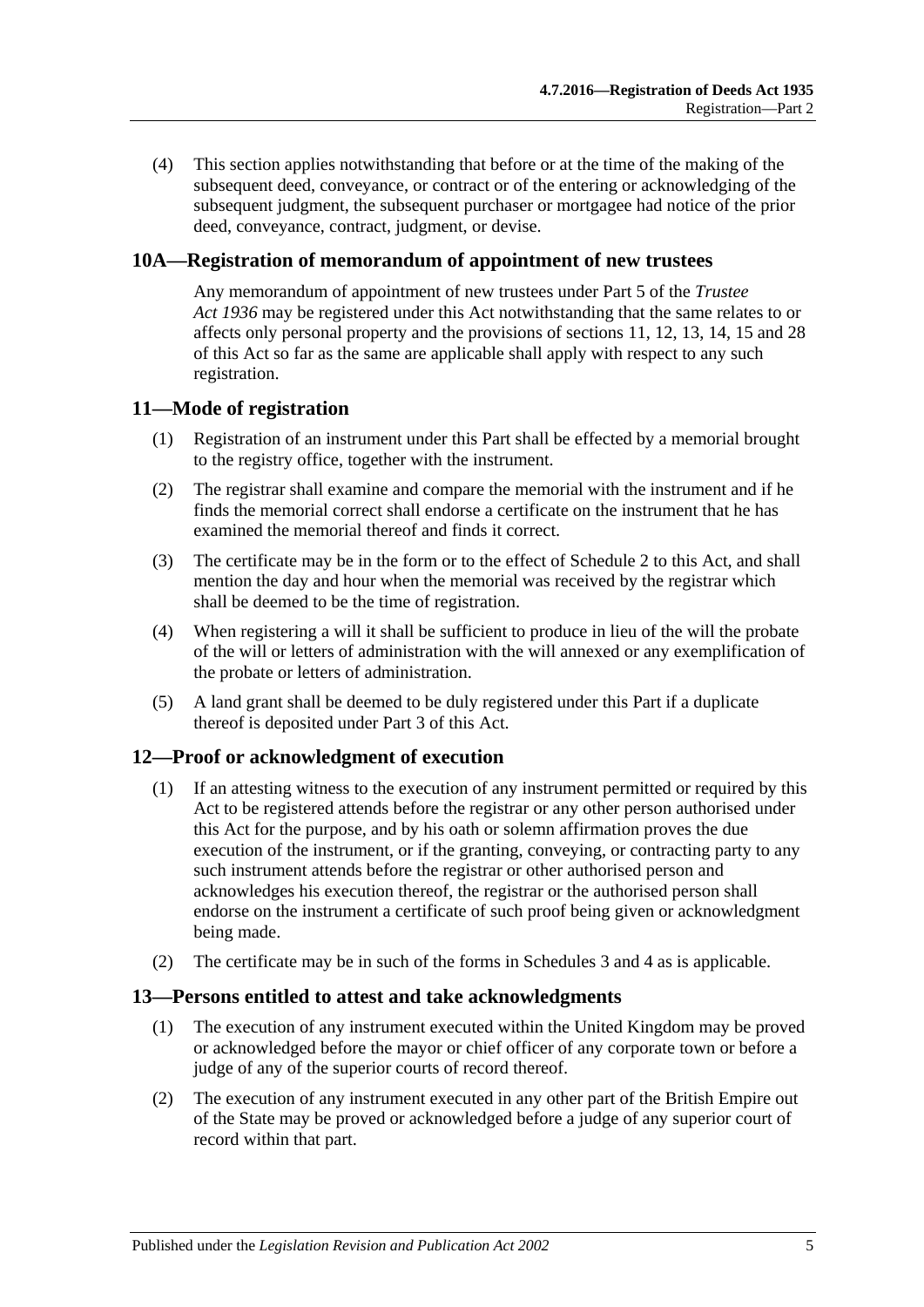- (3) The execution of any instrument executed within the State, either at a greater distance than 30 kilometres from the registry office or by persons or in the presence of witnesses who are unable from sickness or any other infirmity to attend at the registry office, may be proved or acknowledged before any commissioner appointed under this section.
- (4) A certificate on an instrument of the proof or acknowledgment or the due execution thereof signed by such mayor, chief officer, judge, or commissioner, shall have the same effect to all intents and purposes as the certificate of the registrar.
- (5) For the purpose aforesaid the Governor may appoint by instrument under his hand and seal as many commissioners as he thinks necessary to administer oaths to witnesses and take acknowledgments of parties under this Act.
- (6) The execution of instruments to be registered under this Act may also be proved or acknowledged in accordance with the *[Evidence Act](http://www.legislation.sa.gov.au/index.aspx?action=legref&type=act&legtitle=Evidence%20Act%201929) 1929*.

### <span id="page-5-0"></span>**14—Contents of memorials**

- (1) The memorial of every instrument not being a judgment shall—
	- (a) be as nearly as may be in the form of [Schedule 5](#page-14-1) to this Act; and
	- (b) contain the date of the instrument and the names, addresses, and occupations of all the parties thereto, or if the instrument be a will, the name of the devisor and devisees, and the names of all the witnesses to such instrument; and
	- (c) mention the nature of the instrument, and the lands (if any) contained in the instrument and the names of all the districts or places within the State where any of such lands are situated, in such manner as they are mentioned in the instrument, or to the same effect.
- (2) The registrar shall duly file all memorials in order of time in which they are brought to him; and every memorial shall be numbered, and the day of the month and year, and the hour or time of the day when it is registered shall be entered in the margin of the memorial.

#### <span id="page-5-1"></span>**15—Inaccurate memorials**

If the registrar finds any inaccuracy in a memorial brought to him to be registered which he deems to be material, he may refuse to certify the memorial as correct; but he shall notwithstanding, if the party requiring the memorial to be registered so requests, file the memorial and do all matters required to be done by him relating thereto in the same manner as with respect to other memorials except certifying that it is correct; and the registration of the memorial shall have such effect only as the Supreme Court determines in any proceedings relevant thereto.

#### <span id="page-5-2"></span>**16—Registration of two or more writings affecting same land**

If there are more instruments than one for making and perfecting any conveyance or security affecting the same land, it shall be a sufficient memorial and registration thereof if all the land and the districts or places wherein it lies are named or mentioned once only in the memorial of any one of those instruments, and a reference is made in the other memorials to the registered memorial that contains or expresses the parcels with directions how to find the registration of the same.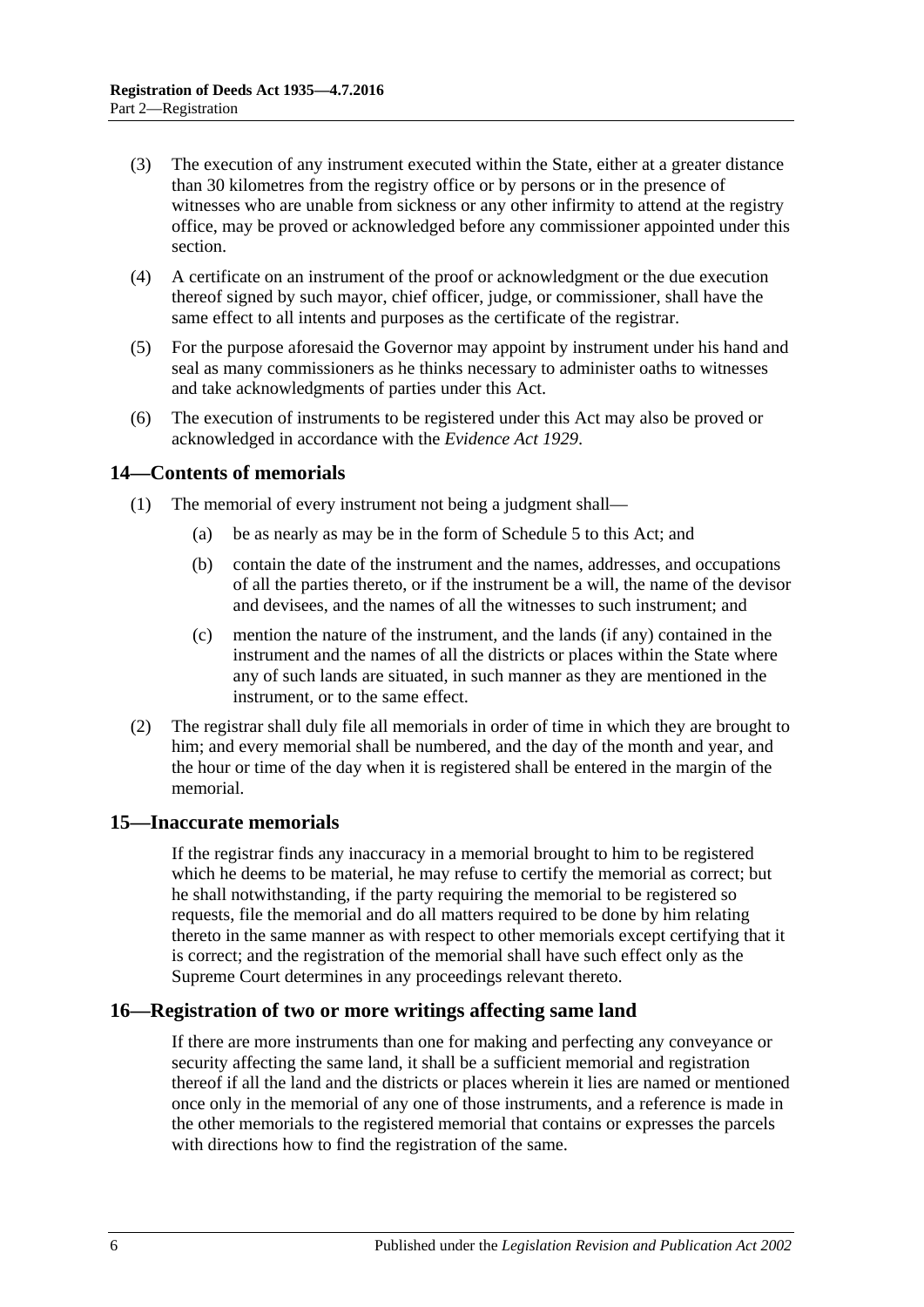#### <span id="page-6-0"></span>**17—Time for registering instruments executed outside the State**

Any deed, conveyance, or contract affecting land in South Australia but executed outside South Australia shall be deemed to have been registered on the day of the date thereof and shall have effect under this Part accordingly, if it is registered within the following period:

- (a) in the case of an instrument executed in a State of the Commonwealth outside South Australia—three months from the date of the instrument;
- (b) in the case of an instrument executed outside any State of the Commonwealth—twelve months from the date of the instrument:

Provided that this section shall not alter the effect of the registration of any such instrument after the said period.

#### <span id="page-6-1"></span>**18—Time for registering wills**

A will registered within six months after the death of a devisor dying within the State or within two years after the death of a devisor dying outside the State shall be as valid and effectual against subsequent purchasers, assurances, or judgments as if it had been registered immediately after the death of the devisor.

#### <span id="page-6-2"></span>**19—Time for registering wills where party disabled**

If the devisee or person interested in the land devised by a will, is by reason of the contesting of the will or other inevitable difficulty without his wilful neglect or default disabled from registering it within the time prescribed by this Act, and a memorial is entered in the registry office stating such contest or impediment, within six months after the death of the devisor, if he died within the State, or within two years after the death of the devisor if he died outside the State, the registration of the will within six months next after his attainment of such will or probate thereof or removal of the impediment whereby he is disabled from registering it shall be a sufficient registration within the meaning of this Act.

#### <span id="page-6-3"></span>**20—Time for registering wills in case of concealment or suppression**

Where any will or devise is concealed or suppressed no purchaser for valuable consideration shall be defeated or disturbed in his or their purchase or of his or their debts by any title made or devised by such will unless the will is actually registered within three years after the death of the devisor.

#### <span id="page-6-4"></span>**21—Registration of judgments**

- (1) Every memorial of a judgment to be registered shall be in writing and shall contain the name of the plaintiff and the name, address, and occupation of the defendant, the sum thereby recovered, and time of the signing thereof, and shall be signed by the proper officer of the court where the judgment was entered or his deputy.
- (2) Such signature shall be a sufficient warrant to the registrar to register the memorial and give the certificate mentioned in the next section.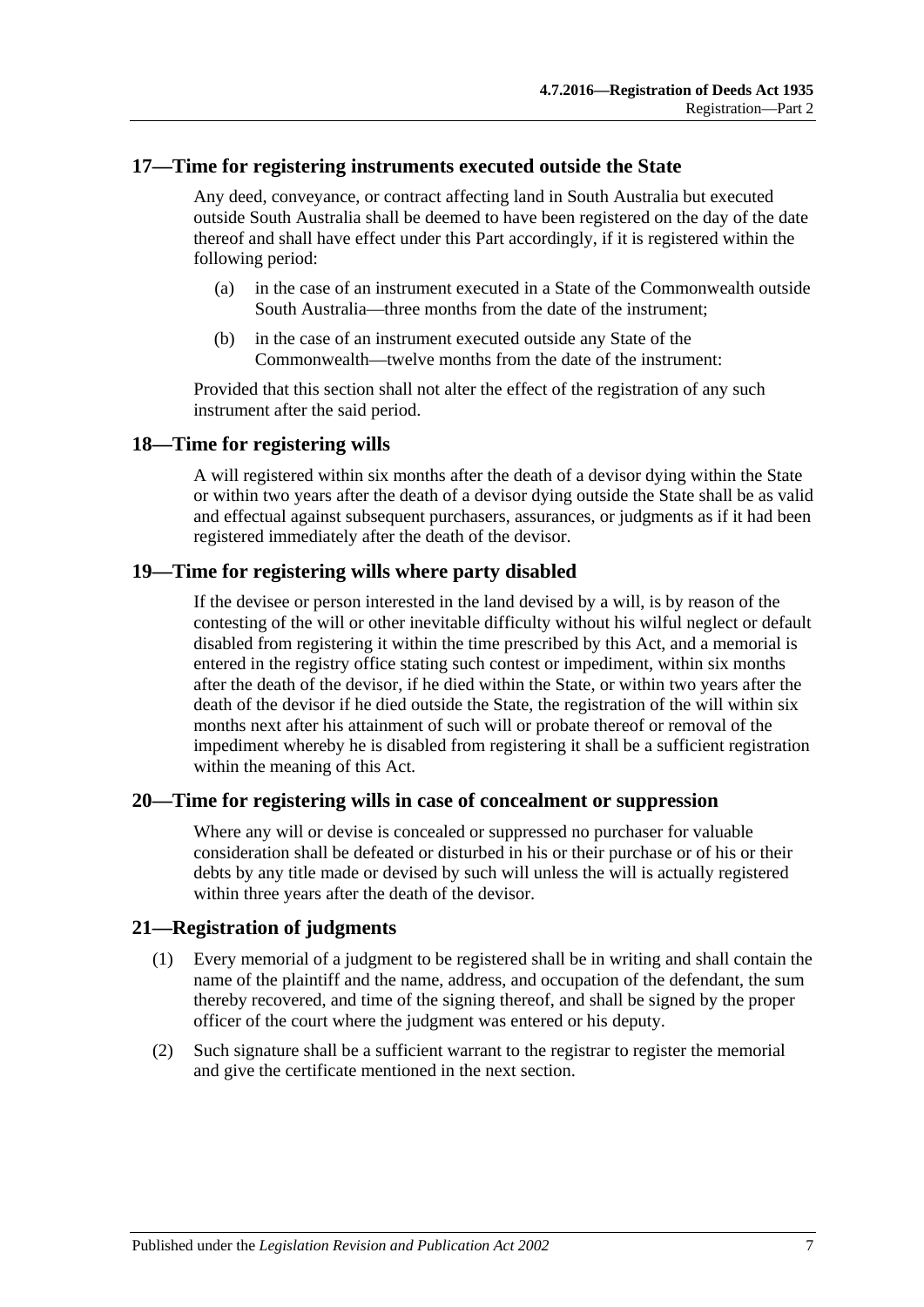### <span id="page-7-0"></span>**22—Certificate of judgment**

The registrar shall (if required) give a certificate in writing under his hand of the memorial of any judgment brought to him to be registered; and in such memorial and also in such certificate shall mention the day and hour when the memorial was registered; and such certificate shall mention the number and reference of the memorial.

#### <span id="page-7-1"></span>**23—Discharge of mortgages and judgments**

- If—
	- (a) a certificate is brought to the registrar signed by the mortgagee under any registered mortgage or by his executors, administrators, or assigns or by the plaintiff named in any registered judgment, his executors, administrators, or assigns or by his attorney, or by the creditor mentioned in any registered warrant of attorney, or *cognovit actionem*, or his executors, administrators, or assigns or his attorney, and in every case attested by two witnesses, whereby it appears that all moneys due upon the mortgage, judgment, warrant of attorney, or *cognovit actionem* have been paid or satisfied; and
	- (b) one of the witnesses upon his oath or solemn affirmation before the registrar (who is hereby empowered to administer such oath or affirmation) proves such moneys to be satisfied or paid accordingly, and the signature of the certificate in the presence of both of the witnesses, or the mortgagee, plaintiff, or creditor, or his executors, administrators, or assigns attends before the registrar and (his identity being known to or proved upon oath or affirmation to the satisfaction of the registrar) acknowledges such moneys to be satisfied or paid and such certificate to be signed by him,

the registrar shall make an entry in the margin of the memorial of such mortgage, judgments, warrant of attorney, or *cognovit actionem* that it is satisfied according to such certificate, and in the entry shall refer to the certificate and shall afterwards number and file the certificate as a memorial in due order of time to remain upon record in the registry office.

#### <span id="page-7-2"></span>**24—Particulars of certificates**

- (1) Every such certificate shall contain the following particulars:
	- (a) In case of a judgment the names, addresses, and occupations of the plaintiff and defendant, the time of the entering up or signing thereof, the sum thereby recovered and the date or dates of payment or other satisfaction of the amount *bona fide* due thereon; and
	- (b) In case of a mortgage the names, addresses, and occupations of the original parties, the date of the instrument, the sum thereby secured, and the time or times of payment or other satisfaction thereof.
- (2) On the back of the verified certificate the registrar shall immediately endorse the date when it was received by him and the name and place of abode of the person proving it.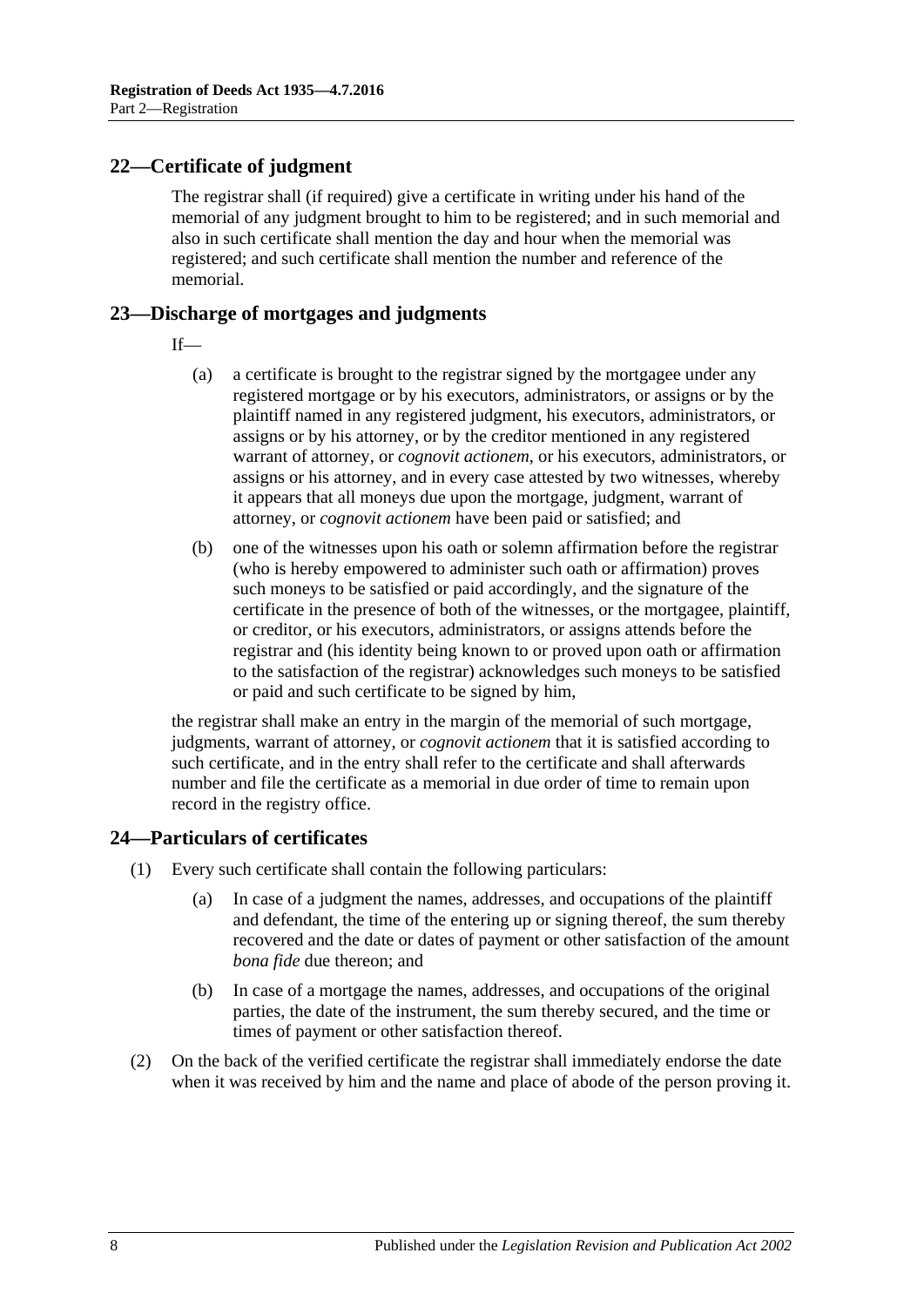# <span id="page-8-0"></span>**25—Effect of certificate of discharge**

- (1) The entry, on the memorial of a mortgage, that that mortgage is satisfied, shall be sufficient evidence that the estate of the mortgagee in the land comprised in the mortgage is vested in the person entitled to the equity of redemption thereof, as from the day of the date of such entry, freed and discharged from the mortgage, and from the sum of money thereby secured: Provided that it shall nevertheless be lawful to impeach such entry by showing that the certificate to which the same refers has been obtained by fraud.
- (2) The entry on the memorial of a warrant of attorney or *cognovit actionem* of the satisfaction of the amount due thereunder shall be accepted in all courts as sufficient evidence of the payment of the sum mentioned in the entry.

# <span id="page-8-1"></span>**26—Provisions as to keeping memorials**

- (1) All memorials shall be bound up in the form of a book or books, or otherwise sufficiently secured in such manner and in such numbers as the registrar thinks fit, but in all cases according to the order of the numbers marked on the memorials.
- (2) Every memorial shall be written on heavy quality hand made paper, as directed by regulations made under this Act, which paper shall be 540 millimetres long and 420 millimetres wide and shall have a margin of not less than 100 millimetres.
- (3) No memorial shall be written upon (except as to any oath, certificate, or endorsement appointed by this Act) on more than one side thereof or nearer to the edge than 20 millimetres in any part, and no memorial written otherwise than in accordance with the preceding directions or having thereon any erasure or interlineation shall be received by the registrar into his office.
- (4) Nothing in this section shall prevent a memorial from extending over more than one piece of parchment, vellum, or paper.
- (5) The directions in this section with respect to the dimensions of memorials may be altered by any regulation made under this Act.

#### <span id="page-8-2"></span>**27—Index of memorials**

- (1) The registrar shall keep an index of all memorials, in which there shall be inserted, as regards wills the names of the devisors and devisees, and as regards other instruments the names of the parties thereto and an accurate reference to the appropriate number of the memorial to which each entry relates.
- (2) Where the name of any party to an instrument is distinguished in the memorial thereof as a bare trustee only and not otherwise interested the words "trustee only" shall in the index relating to that memorial be written opposite to that party's name.
- (3) In the index there shall be inserted the number and description of the section of land or town acre affected in part or whole by the instrument to which each memorial relates.

#### <span id="page-8-3"></span>**28—Proof of lost instrument by memorial**

If any instrument is lost or destroyed by fire or accident the production of an office copy of the memorial thereof under the hand of the registrar shall on proof of the loss or destruction be accepted by the court wherein the copy is produced as evidence that such instrument contained the matters mentioned in the memorial and all covenants and provisos necessarily implied in an instrument of the like description.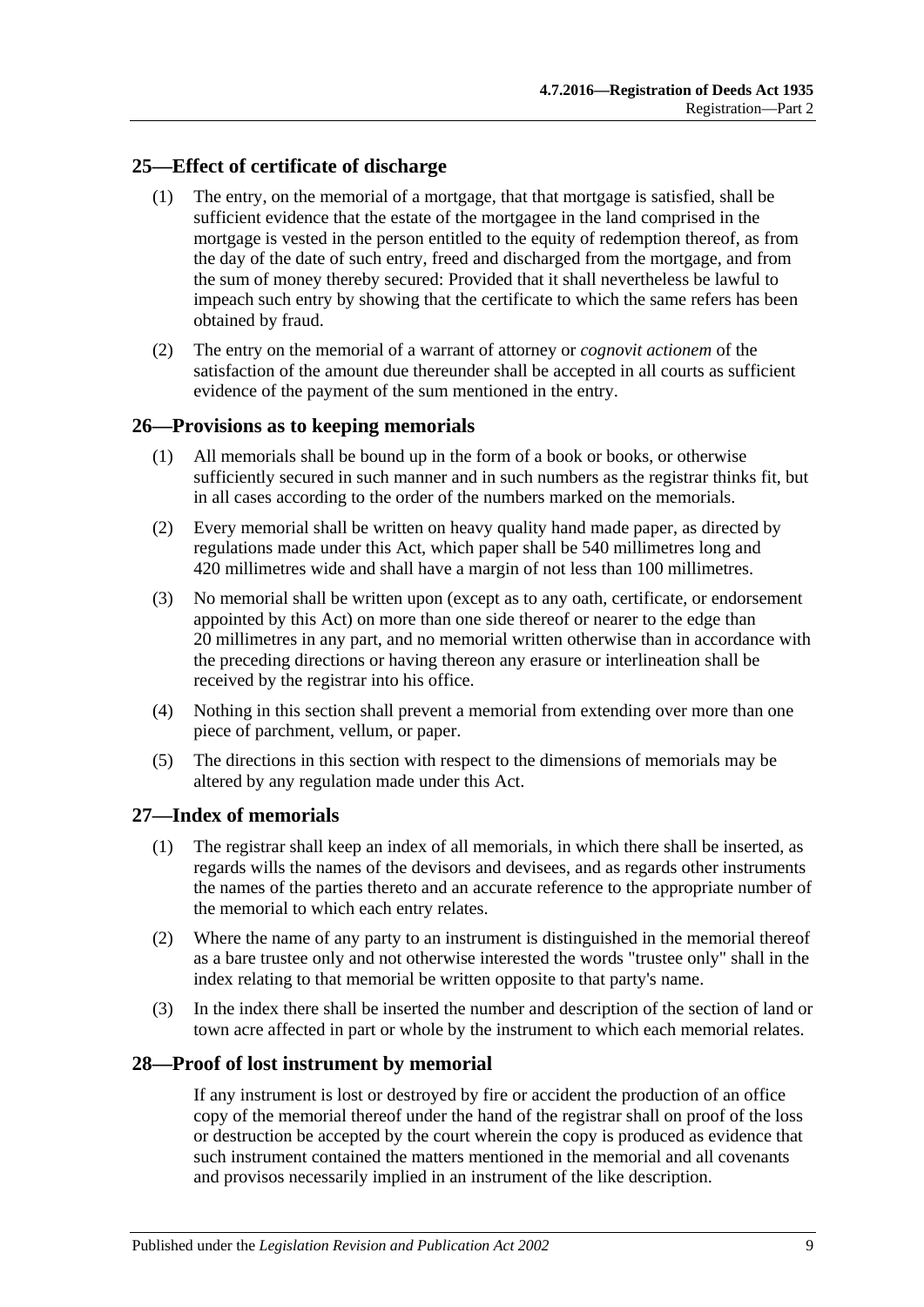#### <span id="page-9-0"></span>**29—Registration of warrants of attorney**

- (1) No judgment entered on a warrant of attorney or *cognovit actionem* shall be available against any assignee or creditor having a subsequent judgment against the party giving such warrant of attorney or *cognovit actionem* unless the warrant of attorney or *cognovit actionem* or the judgment thereon is registered or execution thereof is actually executed within fourteen days after it was given.
- (2) For the purposes of such registration a memorial shall be brought to the registry office containing the particulars indicated in [Schedule 6](#page-16-0) and signed by one of the parties to such security.

#### <span id="page-9-1"></span>**30—Registration not to affect construction of instrument**

Except as provided in this Act nothing in this Act shall give any greater effect or other construction to any instrument registered in pursuance of this Act than would have been given to it if this Act had not been passed.

# <span id="page-9-2"></span>**Part 3—Deposit**

#### <span id="page-9-3"></span>**31—Deposit of documents affecting land**

- (1) Any person may deposit in the registry office and the registrar shall receive, for safe and perpetual custody and reference, any original or duplicate original deed, agreement, writing, assurance, map, or plan which relates to or affects or may affect land within the State or by which any legal or equitable title to such land may be manifested.
- (2) The registrar shall immediately after the receipt of any such instrument number it with a distinguishing number and the year in which it is deposited, as, for example, "No. 1 of 1935", and shall give to the person depositing the instrument a memorandum of deposit in writing signed by the registrar, and in the form in [Schedule 7.](#page-16-1)
- (3) The registrar shall carefully and securely keep every instrument deposited under this section in the registry office placed in numerical progressive order according to the year in which it was received.
- (4) The registrar shall produce, at the registry office, any instrument deposited under this section to any person requiring such production, and allow him to inspect such instrument.
- (5) The registrar shall, when required, give to any person an attested or unattested copy of or extract from any instrument deposited under this section.
- (6) Nothing in this Act shall interfere with or prevent the registrar or any special agent of the registrar from producing in any court any instrument deposited under this section, when required by law to do so.

#### <span id="page-9-4"></span>**32—Production of deposited documents**

It shall not be necessary for any person deriving or manifesting title under or by virtue of any instrument deposited under this Part, to furnish any attested or other copy thereof to any purchaser, mortgagee, or other person whomsoever, nor to enter into any covenant to produce such instrument for any purpose whatsoever.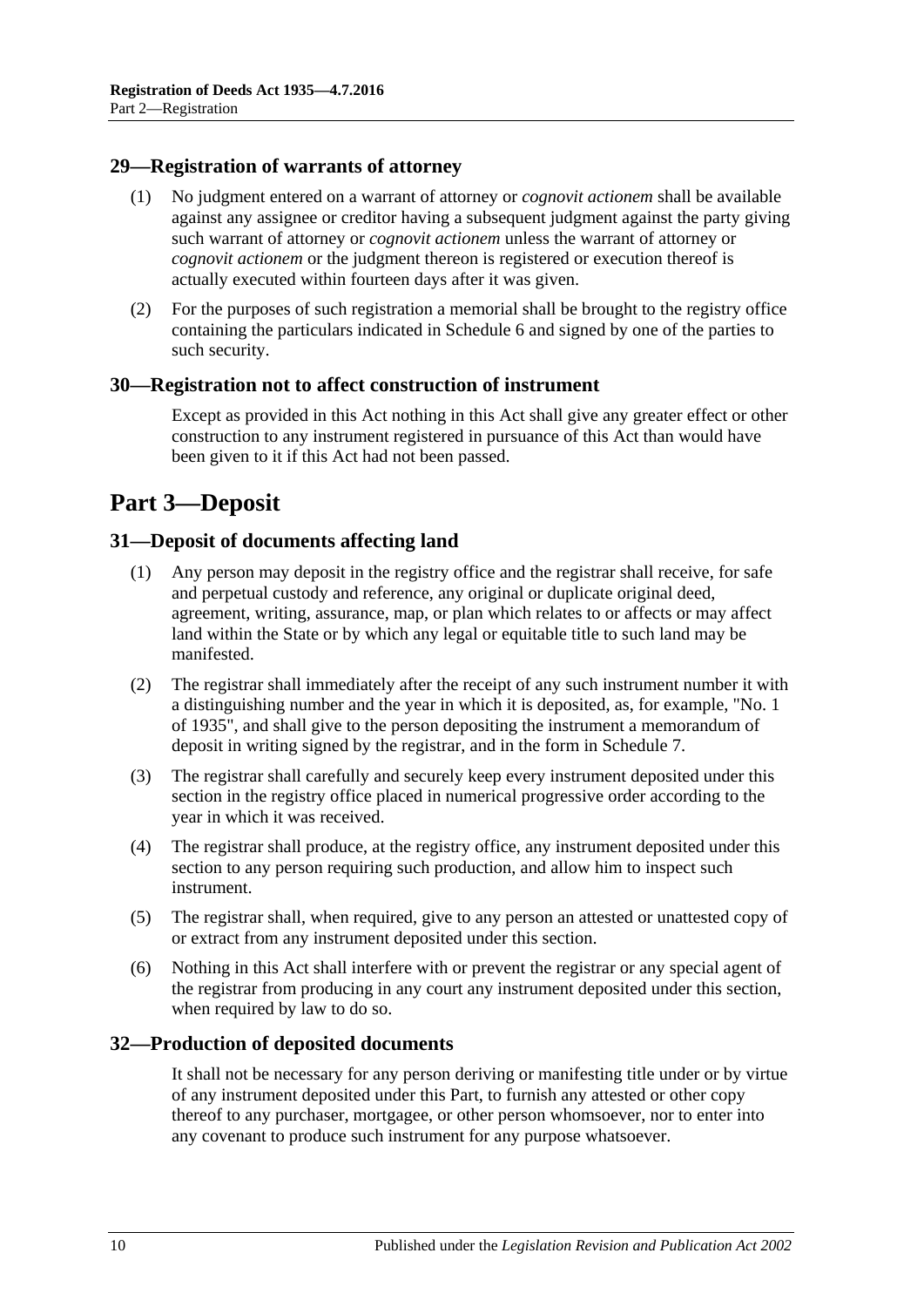### <span id="page-10-0"></span>**33—Inspection of deposited documents**

Any person desirous of manifesting his title to any land in relation to which any instrument has been deposited, may, but at his expense, require the person to whom or for whose satisfaction the title is to be manifested, or the solicitor or counsel of that person, to attend at the registry office, and there inspect any such instrument in verification of such title, or the abstract thereof.

### <span id="page-10-1"></span>**34—Certified copies and duplicates of deposited deeds**

- (1) Any person may bring or send to the registry office any duplicate original instrument or any copy or copies of any instrument which has been deposited in the registry office, in order that it may be compared with the deposited originals.
- (2) Thereupon the registrar shall compare the instrument so brought or sent; and in case of variance, the instrument shall be corrected, so that it may be a true copy of the deposited original thereof in all respects, and the registrar shall, in every such case, write on the instrument and sign a certificate stating that such instrument is a true and correct copy of the original thereof deposited, and if the duplicate original or copy is written on more than one sheet of parchment or of paper, the registrar shall sign each sheet with his name prescribing the word "correct".
- (3) Every instrument so certified shall, in all cases, be evidence that another part or the original instrument has been deposited in the registry office, and contains the number and year of deposit specified in the instrument certified.

# <span id="page-10-2"></span>**35—Protection to persons acting under registered and deposited power of attorney**

- (1) Where any power of attorney has been registered under [Part 2](#page-3-2) of this Act, and also deposited under this Part, no act done in the execution of the power thereby given shall be invalid by reason only of the revocation of that power by the death of the donor thereof or otherwise, unless notice of such revocation has been given to the satisfaction of the registrar, and a memorandum of the notice has been entered by him in the memorial of such power of attorney.
- (2) The registrar is hereby required to receive such notice and to enter a memorandum of it in the margin of the index of the registration of the power of attorney to which the same refers.

# <span id="page-10-3"></span>**Part 4—Enrolment**

#### <span id="page-10-4"></span>**36—Enrolment of instruments for proof**

- (1) Any instrument registered under this Act may be enrolled in the manner prescribed by this section.
- (2) The party desiring to enrol any instrument shall produce at the registry office the original instrument with a full and correct copy thereof.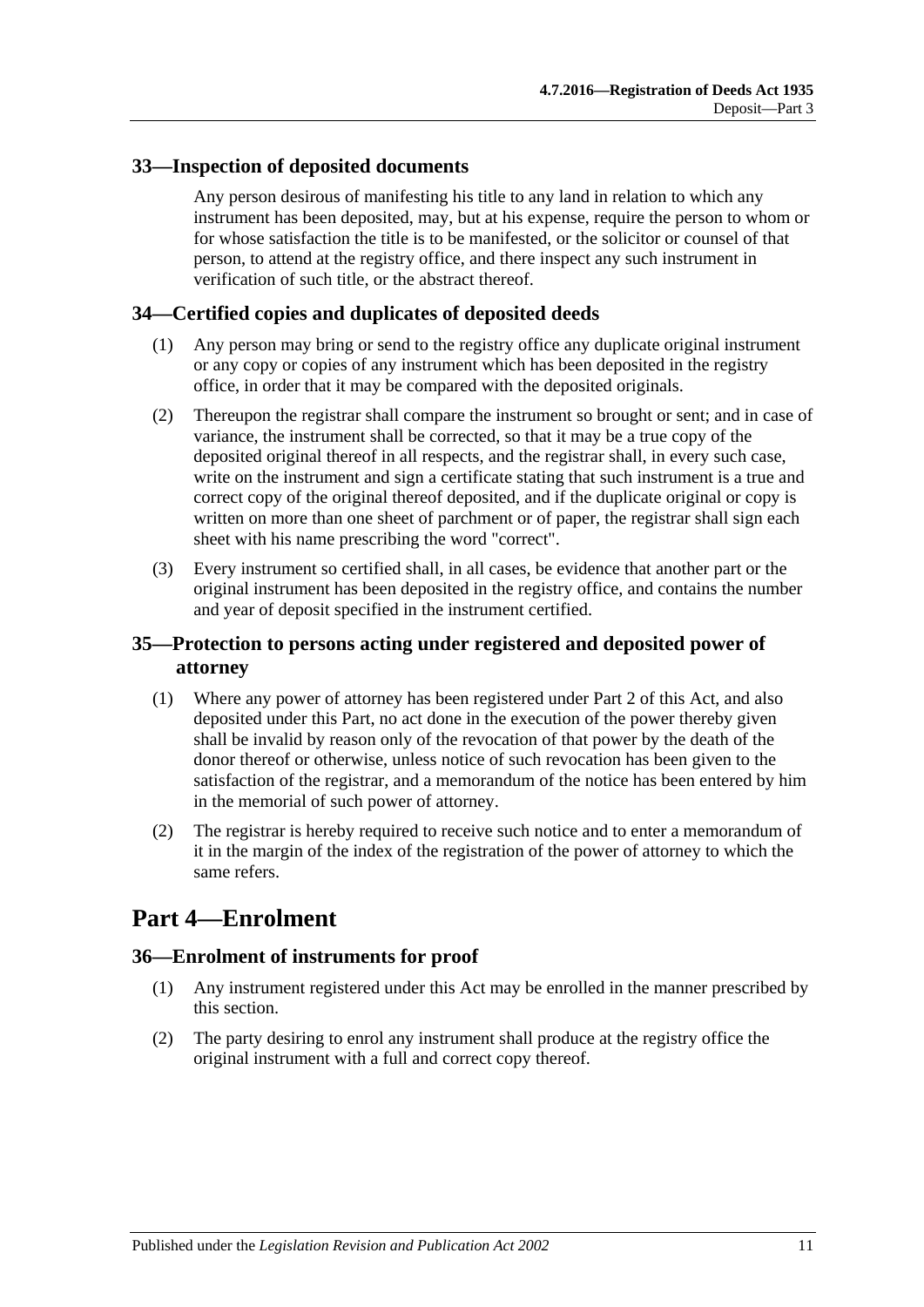- (3) If the due execution of the instrument is proved to the satisfaction of the registrar by an attesting witness, or is acknowledged before the registrar by the granting, conveying, or contracting parties, the registrar shall examine and compare the copy with the original instrument; and if he finds the copy correct shall endorse on the instrument and the copy a certificate of enrolment specifying—
	- (a) the time when the copy was delivered to be enrolled;
	- (b) the name and place of abode of the person proving or acknowledging the execution of the instrument,

and shall sign those certificates.

- (4) The registrar shall thereupon cause the copy to be enrolled in his office and bound up in the form of a book or otherwise filed and sufficiently secured in such manner and in such numbers as is directed by regulations made under this Act.
- (5) The registrar shall mark the reference number and the time of enrolment on the margin of the memorial of the instrument enrolled.
- (6) Every copy enrolled under this section shall be on parchment or paper of such quality and such dimensions as is directed by regulations made under this Act.
- (7) The enrolment of a land grant executed on behalf of the Crown shall be valid although there is no proof by an attesting witness, or acknowledgment by the granting party, of the execution of that land grant.

#### <span id="page-11-0"></span>**37—Production of enrolled instruments**

When any copy of any original instrument is enrolled under this Act it shall not be necessary upon the sale or other disposition of any part of the property therein named for any party to enter into any covenant for the production of the original instrument or to furnish any attested or other copy thereof.

#### <span id="page-11-1"></span>**38—Enrolment of wills**

A will shall be deemed to be duly enrolled if the probate of the will or letters of administration with the will annexed or any exemplification of such probate or letters is produced for enrolment and a copy thereof is duly enrolled under this Part.

# <span id="page-11-2"></span>**Part 5—General provisions**

#### <span id="page-11-3"></span>**39—Effect of enrolment and deposit**

Whenever any person has entered into a covenant for the production of any instrument, and such instrument has been enrolled or deposited, such subsequent enrolment or deposit shall release the person so having covenanted as aforesaid from all liability to produce the instrument so enrolled or deposited.

#### <span id="page-11-4"></span>**40—Amendment of errors**

- (1) If the registrar is satisfied that a description of land contained in an instrument deposited or enrolled under this Act is erroneous or inadequate, the registrar may amend the instrument to correct the error or inadequacy.
- (2) If the registrar amends an instrument under this section, a note of the amendment, and of the date on which it was made, will be made on the instrument.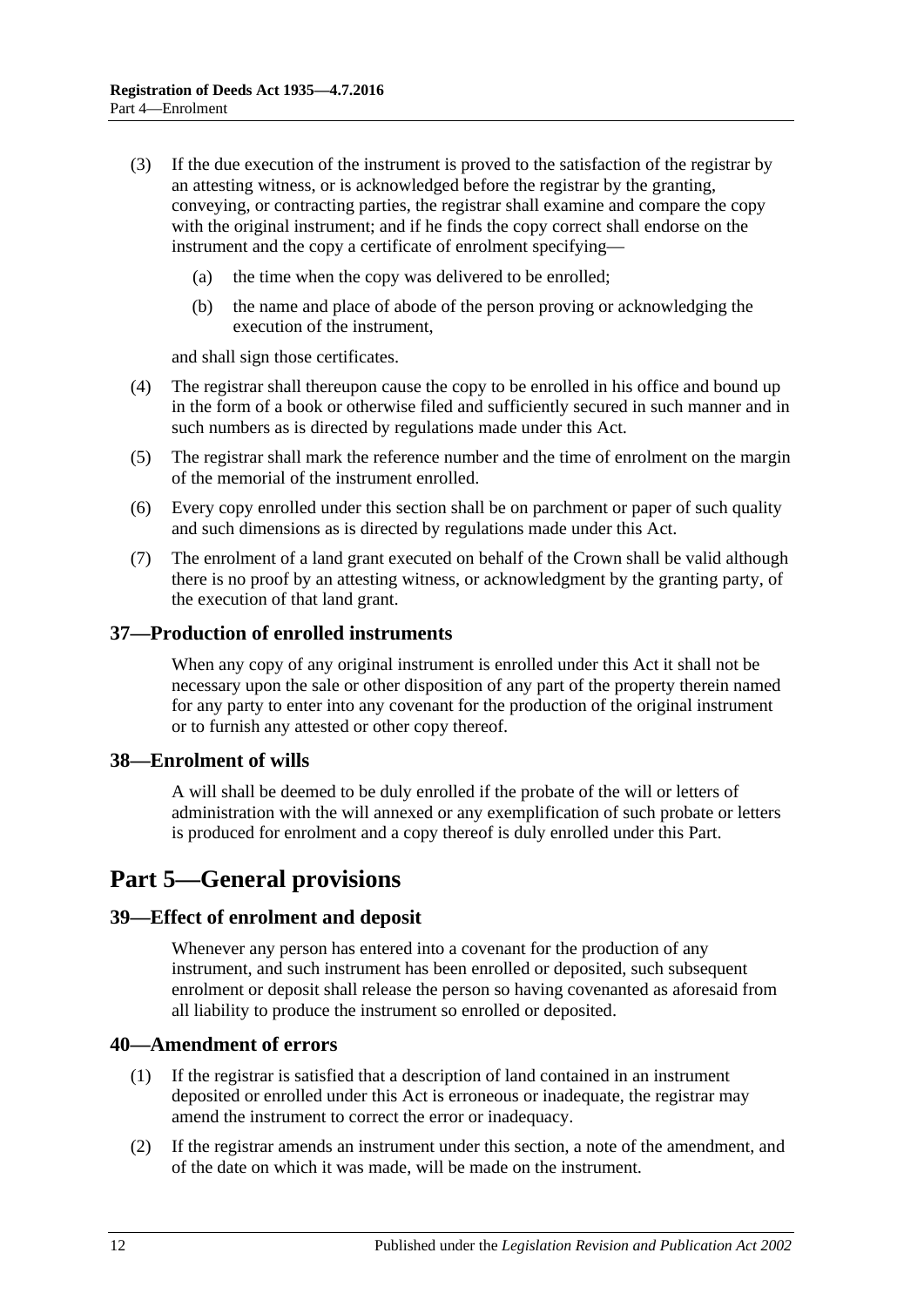(3) A reference in this section to a description of land extends to a delineation of land by map or plan.

### <span id="page-12-0"></span>**41—Searches**

The registrar shall, at such hours as may by regulations in that behalf be prescribed, make and permit to be made searches in the registry office and give such office copies and certificates as may be necessary.

### <span id="page-12-1"></span>**43—Forgery etc**

- (1) If any person forges, counterfeits, erases, alters, or defaces any memorial, certificate, or instrument deposited or enrolled under this Act with intent to injure or defraud any other person, he shall be guilty of an offence, and be sentenced to be imprisoned for any period not exceeding four years.
- (2) If any person at any time wilfully makes a false oath or affirmation before the registrar or before any commissioner or other person appointed under this Act in any of the cases herein mentioned he shall be guilty of perjury, and be liable to be imprisoned for any term not exceeding three years.

### <span id="page-12-5"></span><span id="page-12-2"></span>**44—Evidentiary effect of registrar's certificate**

- (1) Subject to [subsection](#page-12-4) (2)—
	- (a) the mere production of a certificate on any instrument required to be registered under this Act shall, if the certificate appears to be signed by the registrar and certifies the proof of the due execution of the instrument, be conclusive evidence in every court of the due execution of the instrument;
	- (b) the mere production of a certificate on any memorial of any such instrument shall, if the certificate appears to be signed by the registrar and certifies the correctness of any matters which are specified in such memorial and are required by this Act to be so specified, be conclusive evidence of the correctness of the memorial of that instrument;
	- (c) when an instrument has been enrolled under this Act an office copy certified by the registrar to be a true copy examined with the enrolled copy shall be in all courts sufficient evidence of that instrument and of matters endorsed thereon.
- <span id="page-12-4"></span>(2) When any instrument, memorial, or office copy is produced under [subsection](#page-12-5) (1) of this section the party against whom it is produced may give notice by his pleading or otherwise to the satisfaction of the court that he intends to dispute the execution of the instrument or the truth of the memorial, copy, or certificate on the ground of fraud, forgery, or other cause of a like nature, for example, insanity, imbecility, or duress of the person whose execution of or signature to a document is disputed; and the onus of proving such fraud, forgery, or other cause shall in the first instance lie on the party giving the notice.

#### <span id="page-12-6"></span><span id="page-12-3"></span>**45—Regulations**

- (1) The Governor may make such regulations as are contemplated by this Act, or as are necessary or expedient for the purposes of this Act.
- (2) Without limiting the generality of [subsection](#page-12-6) (1), fees (including differential fees varying according to factors stated in the regulation) may be prescribed by regulation.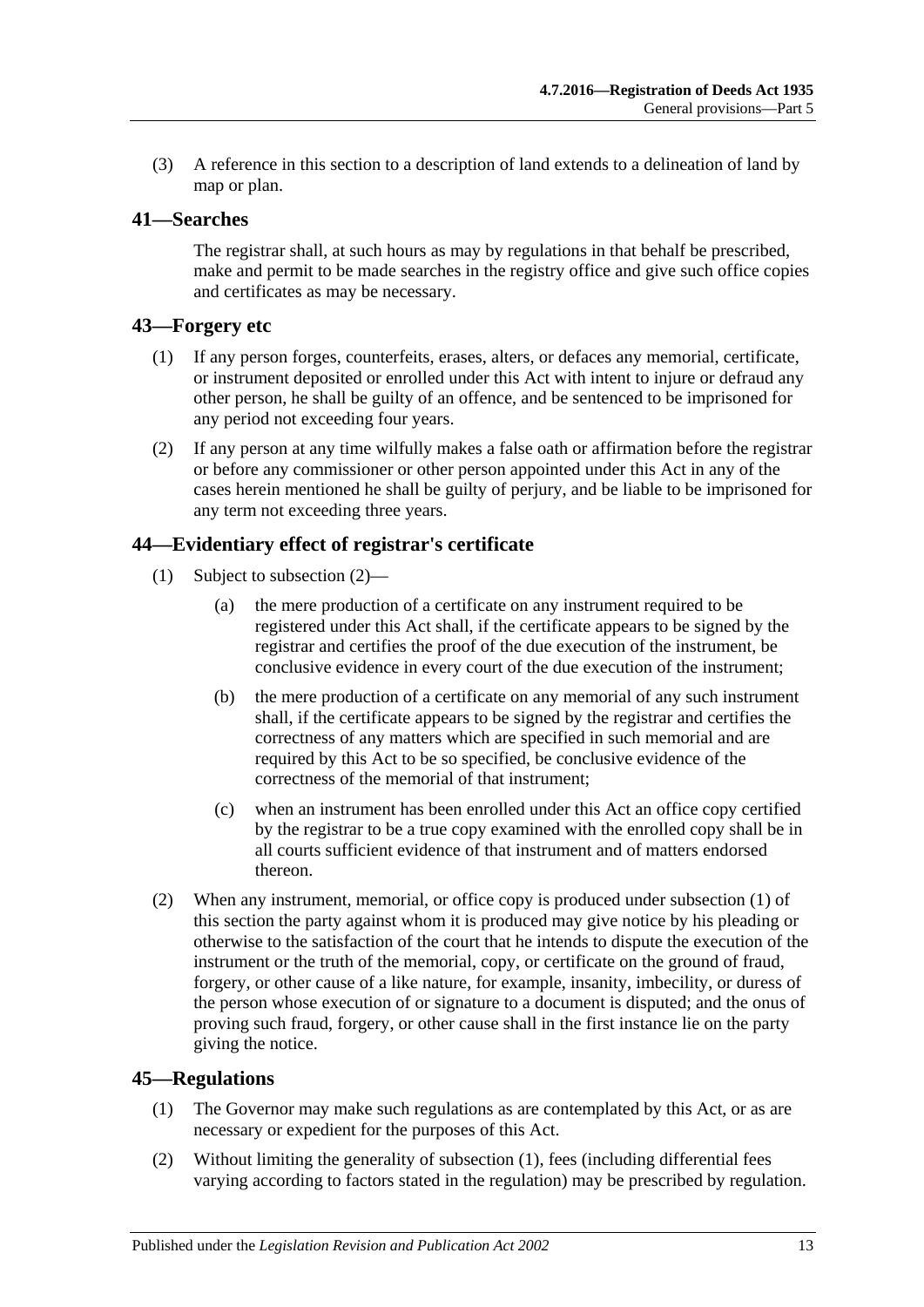# <span id="page-13-0"></span>**Schedule 1—Acts repealed**

| No and year of Act | <b>Title of Act</b>                                                                                                                                                                                              |
|--------------------|------------------------------------------------------------------------------------------------------------------------------------------------------------------------------------------------------------------|
| No. 8 of 1841-2    | An Act to provide for the Registration of Deeds, Wills, Judgments, Conveyances,<br>and other Instruments.                                                                                                        |
| No. 12 of 1842-3   | An Act to amend an Act for the Registration of Deeds, Wills, Judgments,<br>Conveyances and other instruments.                                                                                                    |
| No. 19 of 1852     | An Act to amend an Act to provide for the Registration of Deeds, Wills,<br>Conveyances, and other Instruments.                                                                                                   |
| No. 22 of 1853     | An Act to provide for the deposit of Deeds, Agreements, Writings, and<br>Assurances, Maps, and Plans, relating to Hereditaments in the Province of South<br>Australia, and for other purposes therein mentioned. |
| No. 19 of 1854     | An Act to amend the Law relating to Registration, Enrolment, and Deposit of<br>Wills, and other Deeds and Instruments.                                                                                           |
| No. 23 of 1855-6   | An Act to amend the Law relating to the Registration of Land Grants, and to<br>provide for the prepayment of Registration Fees chargeable thereon.                                                               |
| No. 15 of 1858     | An Act to establish the validity of certain Registrations under the Act No. 23 of<br>1855-6.                                                                                                                     |
| No. 2 of 1865      | An Act to repeal "The Registration and Deposit of Assurances Acts", and for<br>other purposes.                                                                                                                   |
| No. 1336 of 1918   | Registration of Deeds Act Amendment Act 1918.                                                                                                                                                                    |
|                    |                                                                                                                                                                                                                  |

# <span id="page-13-1"></span>**Schedule 2—Form of certificate to be endorsed on the instrument registered**

Received into the General Registry Office for the State of South Australia this day of at o'clock in the a memorial of the within instrument which memorial has been examined by me and found to be correct and is registered [*here state the reference*].

AB Registrar-General of Deeds

**Note—**

If the registrar thinks the memorial incorrect the part that states it to be correct must be omitted.

# <span id="page-13-2"></span>**Schedule 3**

I certify that of did this day of make oath before me that he was present with whose name appears on this deed as an attesting witness thereof and did see within mentioned sign seal and deliver the same in the presence of the said and of him the said

#### Signed

AB Registrar-General of Deeds or CD Commissioner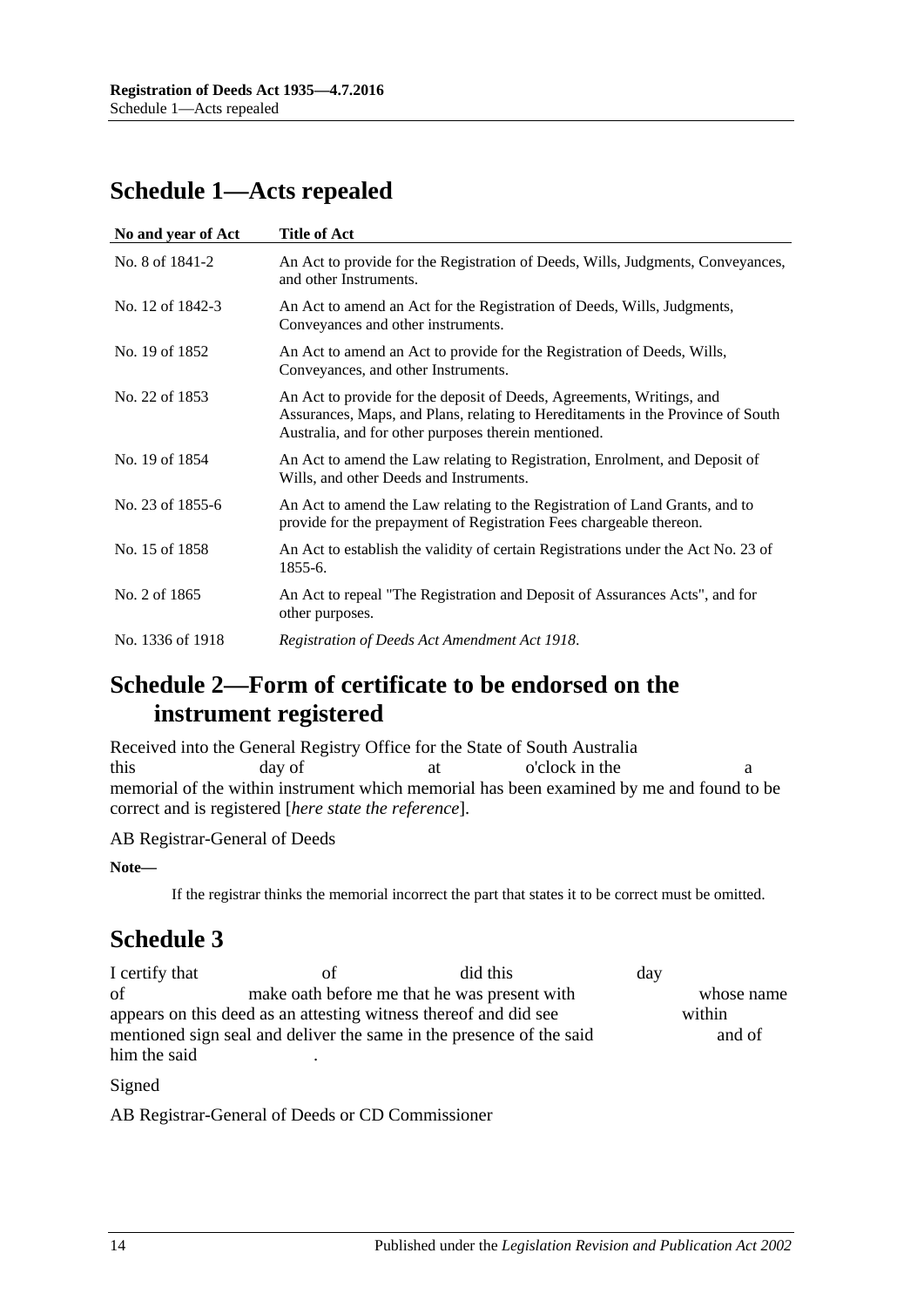# <span id="page-14-0"></span>**Schedule 4—Certificate of acknowledgment by conveying parties**

I certify that the above-named came before me this day of and acknowledged that the within deed of bargain and sale and release (as the case may be) was duly executed by him.

Given under my hand this  $\qquad \qquad$  day of

<span id="page-14-1"></span>AB Registrar-General of Deeds or CD Commissioner

# **Schedule 5—Memorial of instrument not being judgment**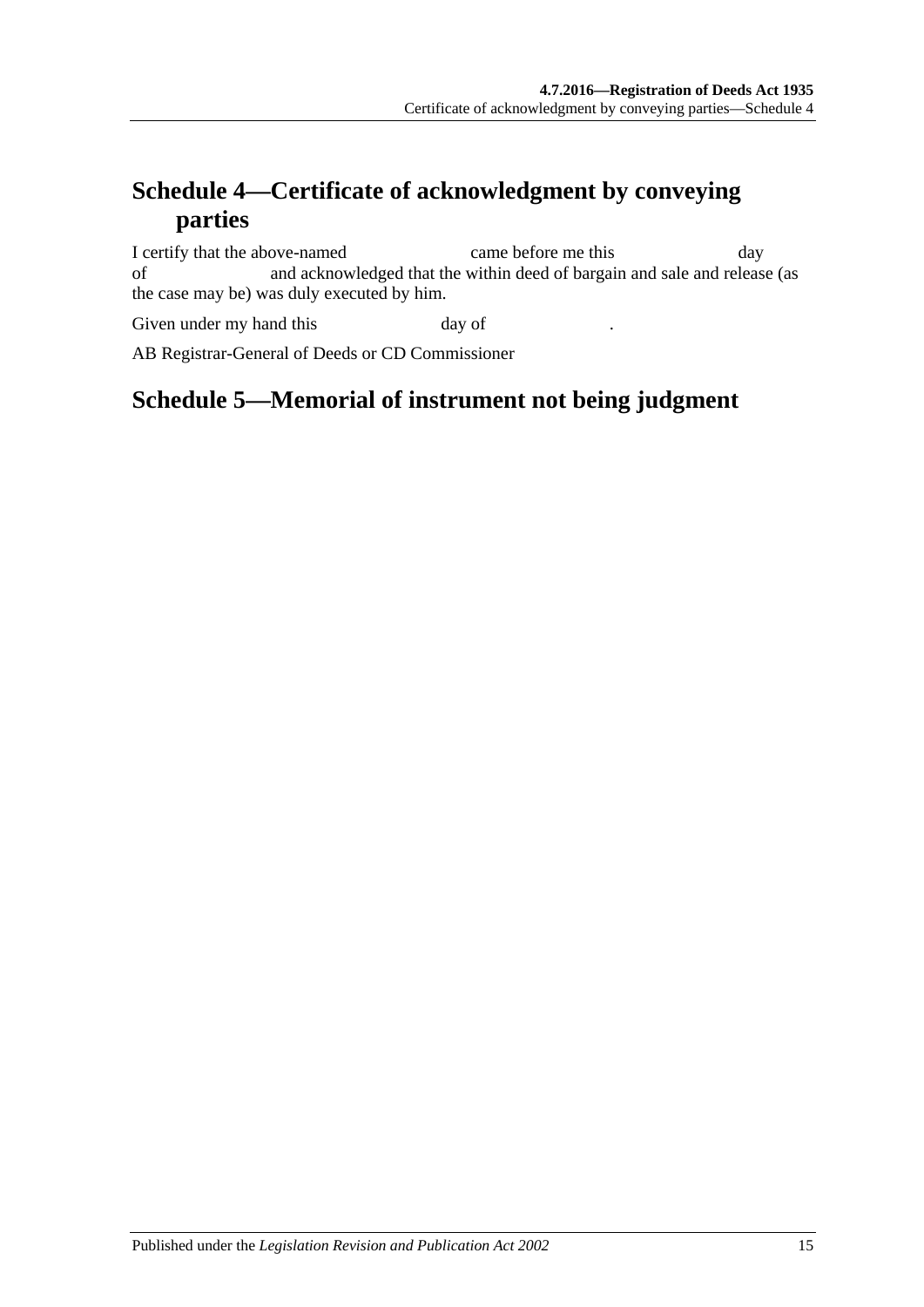#### **Registration of Deeds Act 1935—4.7.2016**

Schedule 5—Memorial of instrument not being judgment

|                                                                                                                                                                                | Date of instrument Names of parties                                                             |                                                                                                                                                                                                                                                                                                       | Names of<br>witnesses                                                      | Nature of<br>instrument                                                                                                                                                               | Description of the<br>property conveyed                                                                                                                                                                                                         | (If a conveyance)<br>or mortgage)<br>consideration and<br>how paid                                                                                                                                                                                                   | Any other particulars<br>the case may require                                                                                                                                                                                                                                                                                                                                                                                          |
|--------------------------------------------------------------------------------------------------------------------------------------------------------------------------------|-------------------------------------------------------------------------------------------------|-------------------------------------------------------------------------------------------------------------------------------------------------------------------------------------------------------------------------------------------------------------------------------------------------------|----------------------------------------------------------------------------|---------------------------------------------------------------------------------------------------------------------------------------------------------------------------------------|-------------------------------------------------------------------------------------------------------------------------------------------------------------------------------------------------------------------------------------------------|----------------------------------------------------------------------------------------------------------------------------------------------------------------------------------------------------------------------------------------------------------------------|----------------------------------------------------------------------------------------------------------------------------------------------------------------------------------------------------------------------------------------------------------------------------------------------------------------------------------------------------------------------------------------------------------------------------------------|
| This memorial                                                                                                                                                                  |                                                                                                 |                                                                                                                                                                                                                                                                                                       |                                                                            |                                                                                                                                                                                       |                                                                                                                                                                                                                                                 | Or if a lease the<br>amount of rent                                                                                                                                                                                                                                  |                                                                                                                                                                                                                                                                                                                                                                                                                                        |
| was received into<br>the General<br><b>Registry Office</b><br>this sixth day of<br>Dec., 1972, at<br>eleven o'clock in<br>the forenoon and<br>is entered<br>No.<br><b>Book</b> | First day of Dec.<br>in the year of our<br>Lord one thousand<br>nine hundred and<br>seventy-two | Henry George<br>Jones of Currie<br>Street, in city of<br>Adelaide, baker of<br>the first part,<br>Thomas Smith, of<br>Grenfell Street, in<br>Adelaide,<br>aforesaid grocer of<br>the second part<br>and James May, of<br>Sturt Street, in<br>Adelaide<br>aforesaid,<br>gentleman of the<br>third part | William Tripp<br>and James<br>Wise, clerks to<br>Messrs. Smart<br>& Wilson | Mortgage in<br>fee to the said<br><b>Thomas Smith</b><br>with power of<br>sale or<br>conveyance in<br>fee or lease for<br>21 years<br>commencing<br>on the first day<br>of Dec., 1972 | All that piece of land<br>containing<br>10 hectares (be the<br>same more or less)<br>being parcel of<br>section 80, district C<br>in the Provincial<br>Survey bounded<br>on the north by<br>on the south by<br>on the east by<br>on the west by | Ten thousand<br>dollars whereof<br>five thousand due<br>from George<br>Jones to Thomas<br>Smith for money<br>lent (or goods)<br>sold before the<br>date of the deed)<br>and five thousand<br>dollars were paid<br>in cash (or if a<br>lease) five<br>hundred dollars | The parcels mentioned<br>in this memorial are the<br>same as are mentioned<br>in a deed purporting to<br>be made between<br>George Jones of the first<br>part, Thos. Smith of the<br>second and the said<br>James May of the third<br>part a memorial whereof<br>is registered No. (refer<br>to the register) which<br>deed has been cancelled<br>because the said Henry<br>George Jones is therein<br>called Geo. Jones by<br>mistake |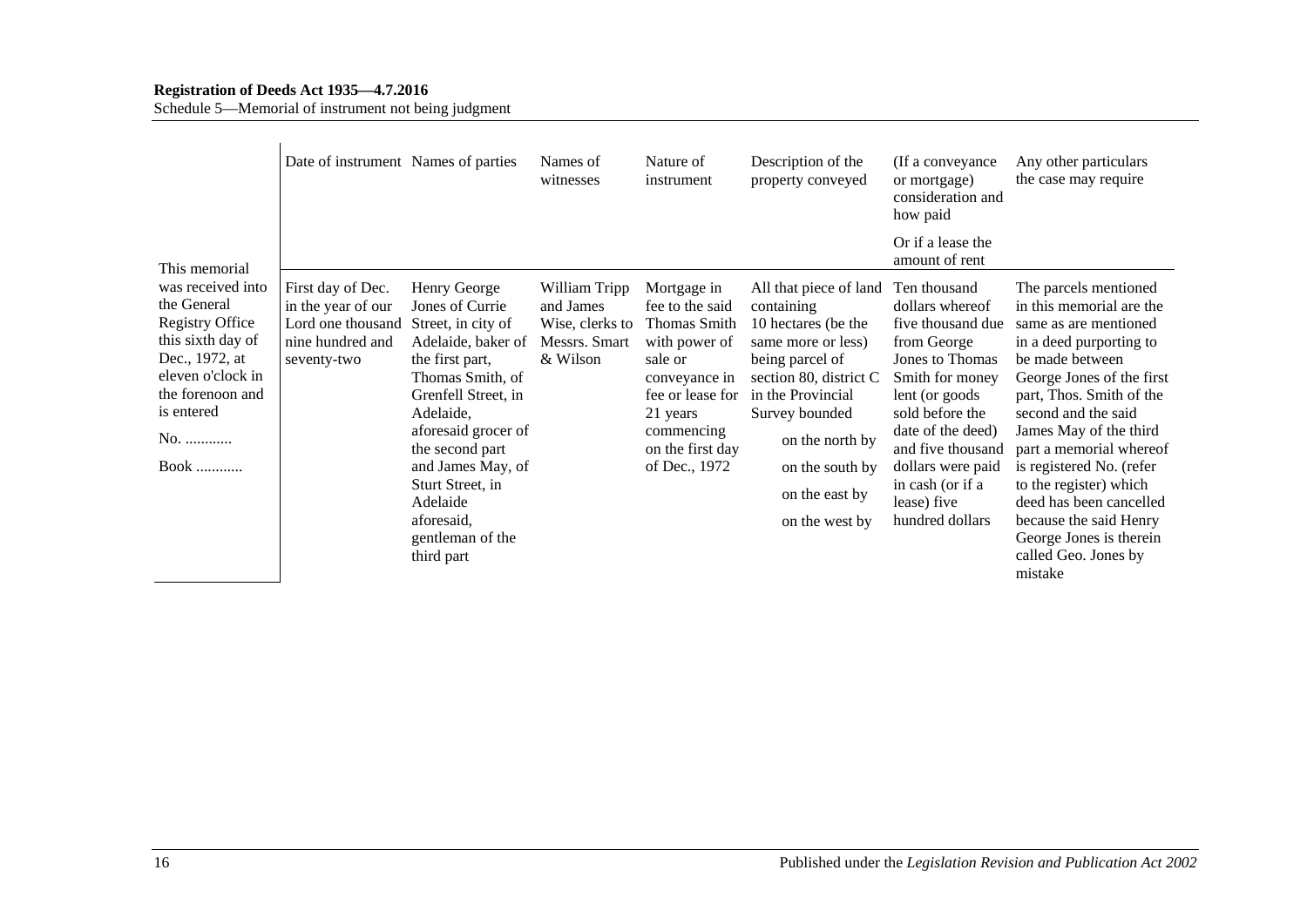# <span id="page-16-0"></span>**Schedule 6—Memorial of warrant of attorney,** *cognovit actionem* **or judgment**

| Nature of<br>instrument | By whom given |           | To whom given Amount for which the security is given and the<br>consideration thereof                                                                                                                                                         |
|-------------------------|---------------|-----------|-----------------------------------------------------------------------------------------------------------------------------------------------------------------------------------------------------------------------------------------------|
| Warrant of<br>Attorney  | optician      | plasterer | James Williamson of William Wise of \$400 for principal and interest due on a bill of<br>Sturt Street Adelaide Islington Village exchange drawn by the said William Wise upon<br>and accepted by the said James Williamson and<br>now overdue |

# <span id="page-16-1"></span>**Schedule 7—Memorandum of deposit**

| Memorandum—A deed (or an agreement, or writing, as the case may be), dated [here insert         |                                                                                                  |    |                                                        |                |  |
|-------------------------------------------------------------------------------------------------|--------------------------------------------------------------------------------------------------|----|--------------------------------------------------------|----------------|--|
| <i>date</i> , between or under the hand and seal of, or purporting to be                        |                                                                                                  |    |                                                        | (as the nature |  |
|                                                                                                 | of the case may require), or a map or plan of [here shortly specify the subject represented], is |    |                                                        |                |  |
| this.                                                                                           | day of                                                                                           |    | <i>here insert date of deposit</i> , received into the |                |  |
| General Registry Office for the State of South Australia for deposit, and the same is deposited |                                                                                                  |    |                                                        |                |  |
| accordingly, and marked "No.                                                                    |                                                                                                  | of | , "[here insert number and year].                      |                |  |
| C <sub>ionod</sub>                                                                              |                                                                                                  |    |                                                        |                |  |

Signed

Registrar-General or Deputy-Registrar General of Deeds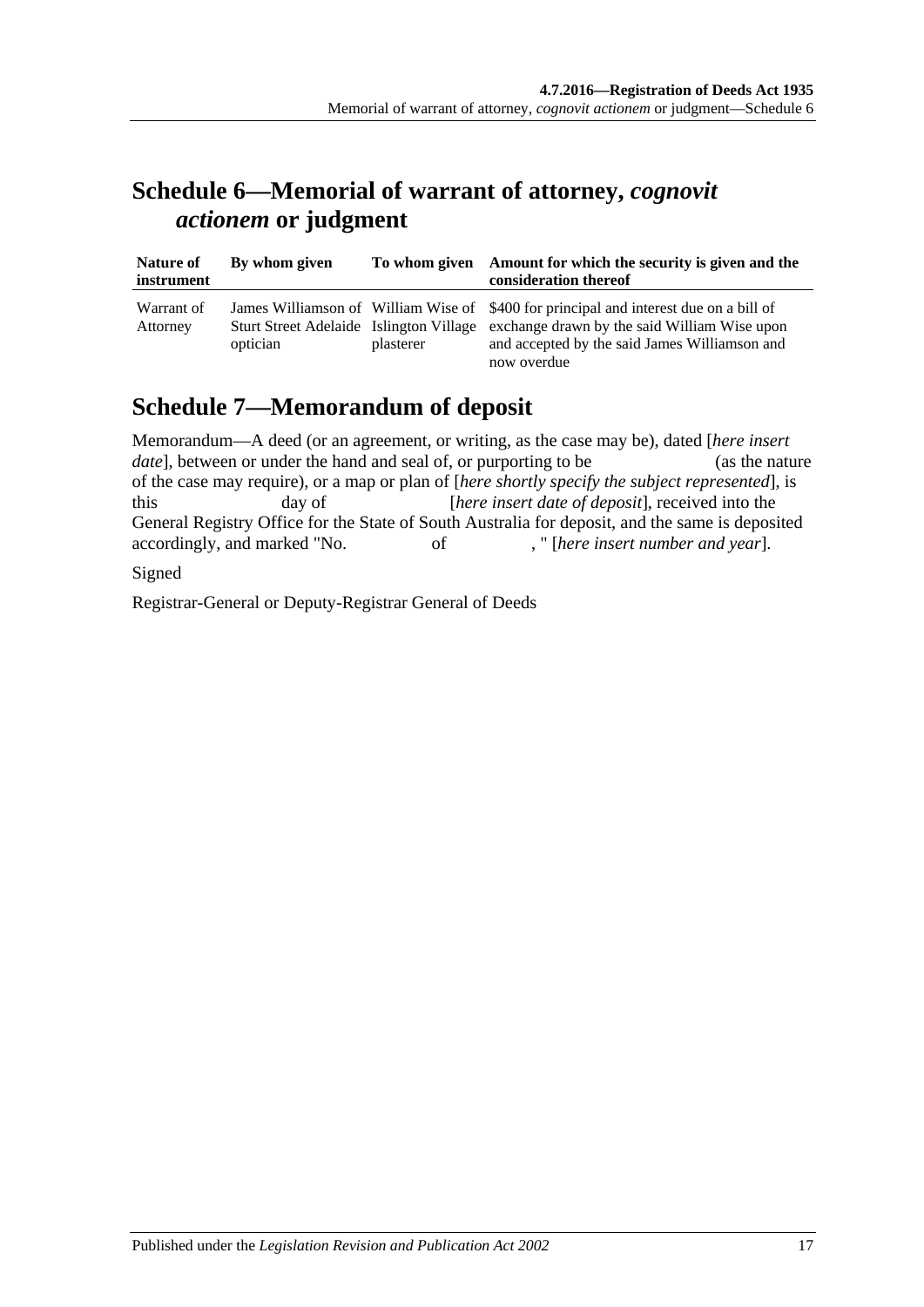# <span id="page-17-0"></span>**Legislative history**

### **Notes**

- Please note—References in the legislation to other legislation or instruments or to titles of bodies or offices are not automatically updated as part of the program for the revision and publication of legislation and therefore may be obsolete.
- Earlier versions of this Act (historical versions) are listed at the end of the legislative history.
- For further information relating to the Act and subordinate legislation made under the Act see the Index of South Australian Statutes or www.legislation.sa.gov.au.

# **Principal Act and amendments**

New entries appear in bold.

| Year | N <sub>0</sub> | Title                                                                            | Assent     | Commencement                                               |
|------|----------------|----------------------------------------------------------------------------------|------------|------------------------------------------------------------|
| 1935 | 2221           | Registration of Deeds Act 1935                                                   | 21.11.1935 | 21.11.1935                                                 |
| 1962 | 18             | <b>Registration of Deeds Act</b><br>Amendment Act 1962                           | 25.10.1962 | 25.10.1962                                                 |
| 1973 | 47             | <b>Registration of Deeds Act</b><br>Amendment Act 1973                           | 8.11.1973  | 8.11.1973                                                  |
| 1973 | 77             | <i>Statute Law Revision Act 1973</i>                                             | 6.12.1973  | 6.12.1973                                                  |
| 1980 | 69             | Statutes Amendment (Change of<br>Name) Act 1980                                  | 13.11.1980 | 1.7.1981 (Gazette 25.6.1981 p1896)                         |
| 1982 | -61            | <b>Registration of Deeds Act</b><br>Amendment Act 1982                           | 1.7.1982   | 18.10.1982 (Gazette 16.9.1982 p800)                        |
| 1987 | 24             | <b>Registration of Deeds Act</b><br>Amendment Act 1987                           | 16.4.1987  | 16.4.1987                                                  |
| 1994 | 59             | Criminal Law Consolidation<br>(Felonies and Misdemeanours)<br>Amendment Act 1994 | 27.10.1994 | 1.1.1995 (Gazette 8.12.1994 p1942)                         |
| 2003 | 44             | <i>Statute Law Revision Act 2003</i>                                             | 23.10.2003 | Sch 1-24.11.2003 (Gazette 13.11.2003)<br>p4048)            |
| 2016 | 29             | <b>Real Property (Electronic</b><br><b>Conveyancing</b> ) Amendment Act<br>2016  | 16.6.2016  | Sch 1 (cl 2) & Sch 3-4.7.2016<br>(Gazette 30.6.2016 p2761) |

# **Provisions amended since 3 February 1976**

• Legislative history prior to 3 February 1976 appears in marginal notes and footnotes included in the consolidation of this Act contained in Volume 9 of The Public General Acts of South Australia 1837-1975 at page 347.

New entries appear in bold.

Entries that relate to provisions that have been deleted appear in italics.

| Provision                                         | How varied | commencement |
|---------------------------------------------------|------------|--------------|
| $\mathbf{D}$ +<br>. .<br>$\overline{\phantom{a}}$ |            |              |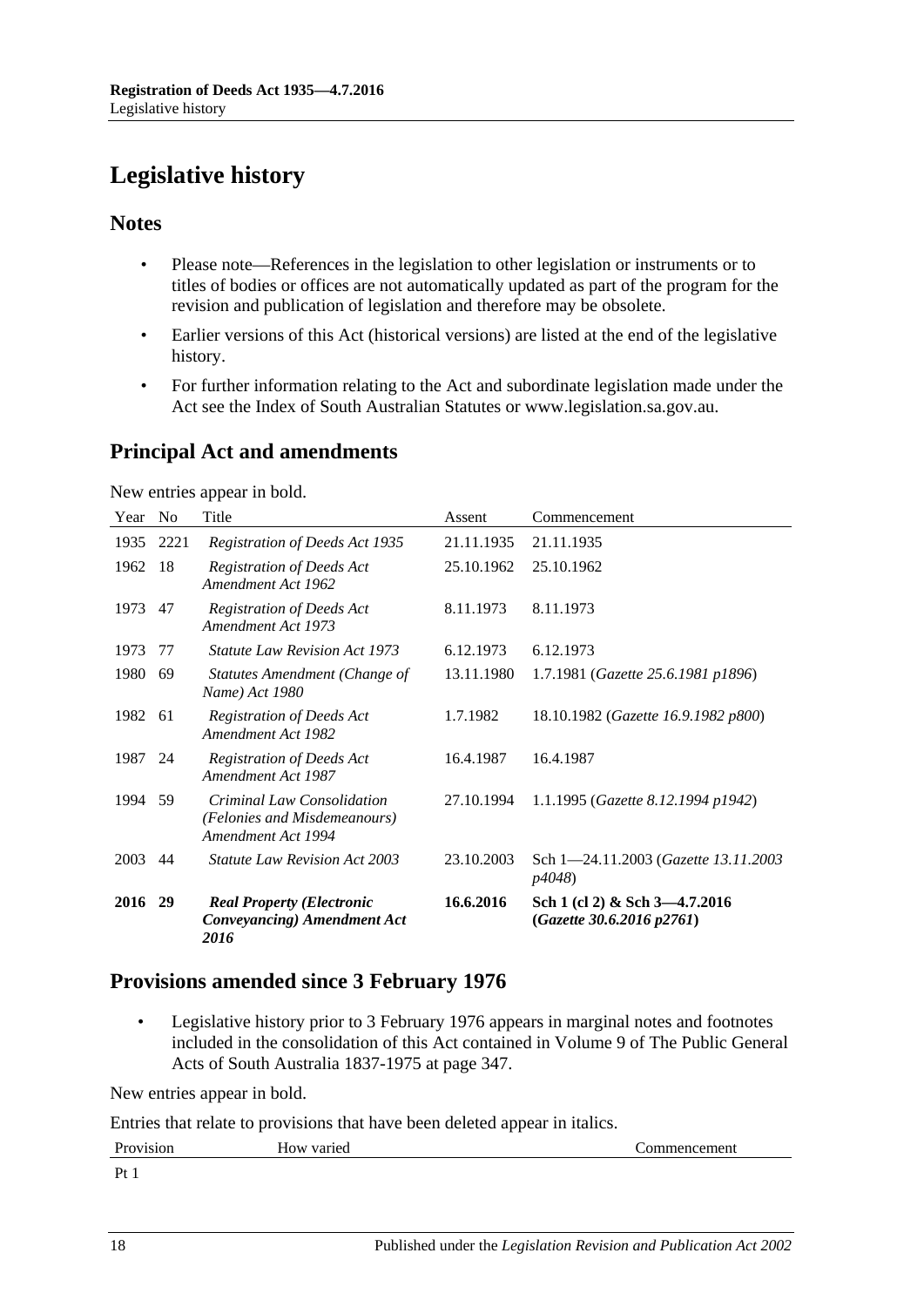| s2                                   | omitted under Legislation Revision and<br>Publication 2002 | 24.11.2003 |
|--------------------------------------|------------------------------------------------------------|------------|
| Pt 2                                 |                                                            |            |
| s <sub>5</sub>                       |                                                            |            |
| s 5(1)                               |                                                            |            |
| duplicate original                   | inserted by 24/1987 s 2                                    | 16.4.1987  |
| s <sub>6</sub>                       |                                                            |            |
| s(6(1))                              | substituted by 29/2016 Sch 1 cl 2                          | 4.7.2016   |
| s6(1a)                               | inserted by 29/2016 Sch 1 cl 2                             | 4.7.2016   |
| s 21                                 |                                                            |            |
| $s \, 21(1)$                         | amended by 61/1982 s 3                                     | 18.10.1982 |
| Pt <sub>3</sub>                      |                                                            |            |
| heading preceding<br>s <sub>31</sub> | deleted by $44/2003$ s $3(1)$ (Sch 1)                      | 24.11.2003 |
| s 31                                 |                                                            |            |
| $s \, 31(4)$                         | amended by $61/1982$ s $4(a)$                              | 18.10.1982 |
| $s \, 31(5)$                         | amended by $61/1982$ s $4(b)$                              | 18.10.1982 |
| $s$ 35 $A$                           | deleted by 69/1980 s 38                                    | 1.7.1981   |
| $Pt\,5$                              |                                                            |            |
| s <sub>40</sub>                      | amended by 61/1982 s 5                                     | 18.10.1982 |
|                                      | substituted by 24/1987 s 3                                 | 16.4.1987  |
| $s\,42$                              | deleted by $61/1982 s 6$                                   | 18.10.1982 |
| s 43                                 |                                                            |            |
| $s\,43(1)$                           | amended by 59/1994 Sch 2                                   | 1.1.1995   |
| s <sub>45</sub>                      | inserted by 24/1987 s 4                                    | 16.4.1987  |
| Sch <sub>3</sub>                     | heading substituted by $44/2003$ s 3(1) (Sch 1)            | 24.11.2003 |
| Sch <sub>5</sub>                     | heading substituted by $44/2003$ s 3(1) (Sch 1)            | 24.11.2003 |
| Sch 6                                | heading substituted by $44/2003$ s $3(1)$ (Sch 1)          | 24.11.2003 |
| Sch 7                                | heading substituted by $44/2003$ s $3(1)$ (Sch 1)          | 24.11.2003 |
| Sch 8                                | deleted by 61/1982 s 7                                     | 18.10.1982 |

# **Transitional etc provisions associated with Act or amendments**

### *Real Property (Electronic Conveyancing) Amendment Act 2016, Sch 3—Transitional provisions*

# **1—Registrar-General and Deputy Registrar-General of Deeds**

Sections 5(1) and 6 of the *[Registration of Deeds Act](http://www.legislation.sa.gov.au/index.aspx?action=legref&type=act&legtitle=Registration%20of%20Deeds%20Act%201935) 1935* as in force immediately before the commencement of Schedule 1 Part 2 of this Act continue to apply to a person appointed to be the Registrar-General of Deeds or a Deputy Registrar-General of Deeds before the commencement of that Part.

# **Historical versions**

Reprint No 1—15.11.1991